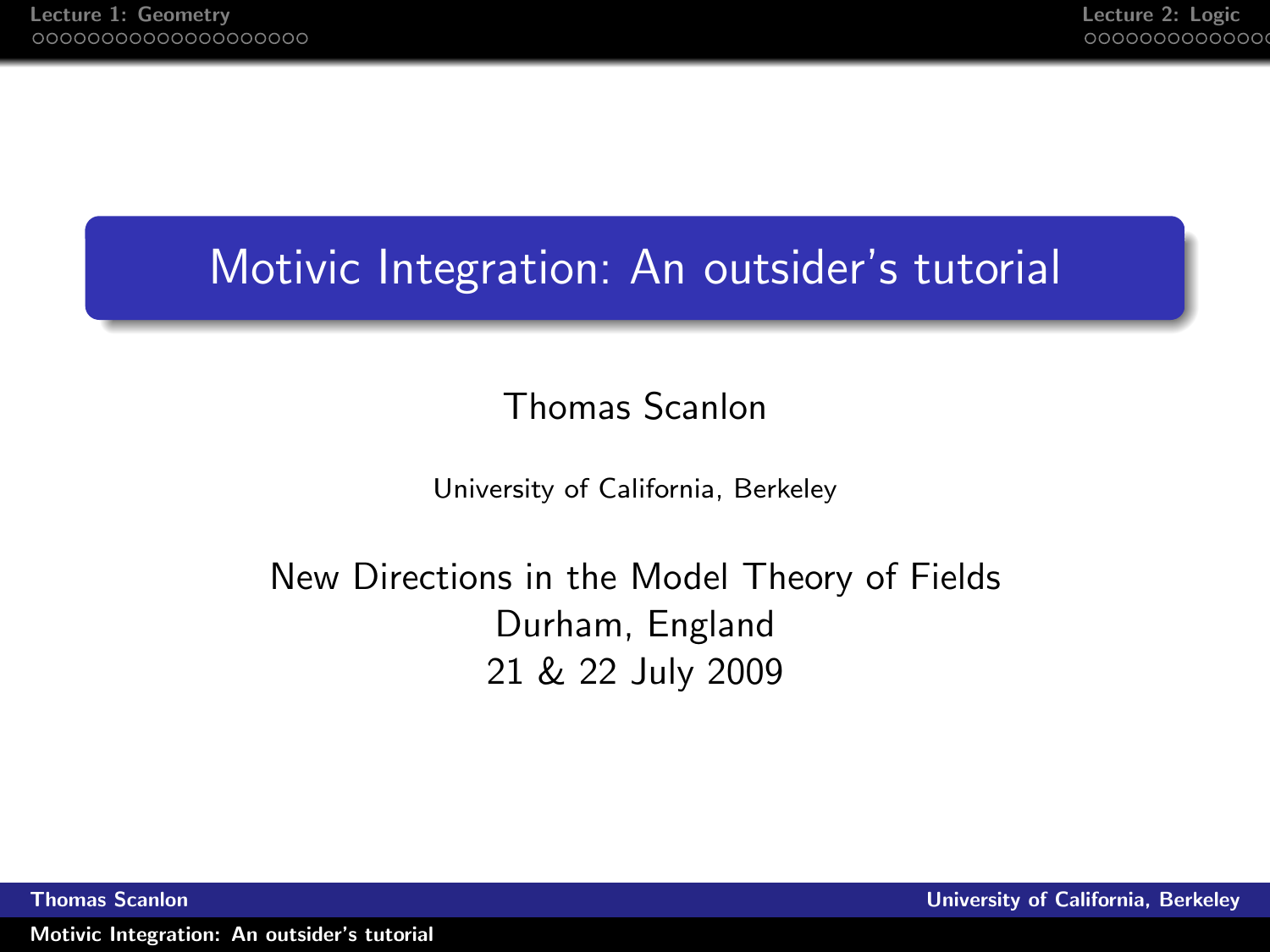# What is motivic integration? (An etymological answer)

The theory of motives was introduced by Grothendieck as a way to explain cohomological arguments in algebraic geometry (and especially such theorems as independence of the results from the specific cohomology theory used) geometrically.

<span id="page-1-0"></span>Integration, at first at least, really meant integration in the Lebesgue sense. Motivic integration interpolates p-adic integration. In the more recent developments, the integrals have a more formal character along the lines of the integrals in de Rham cohomology rather than those defined measure theoretically.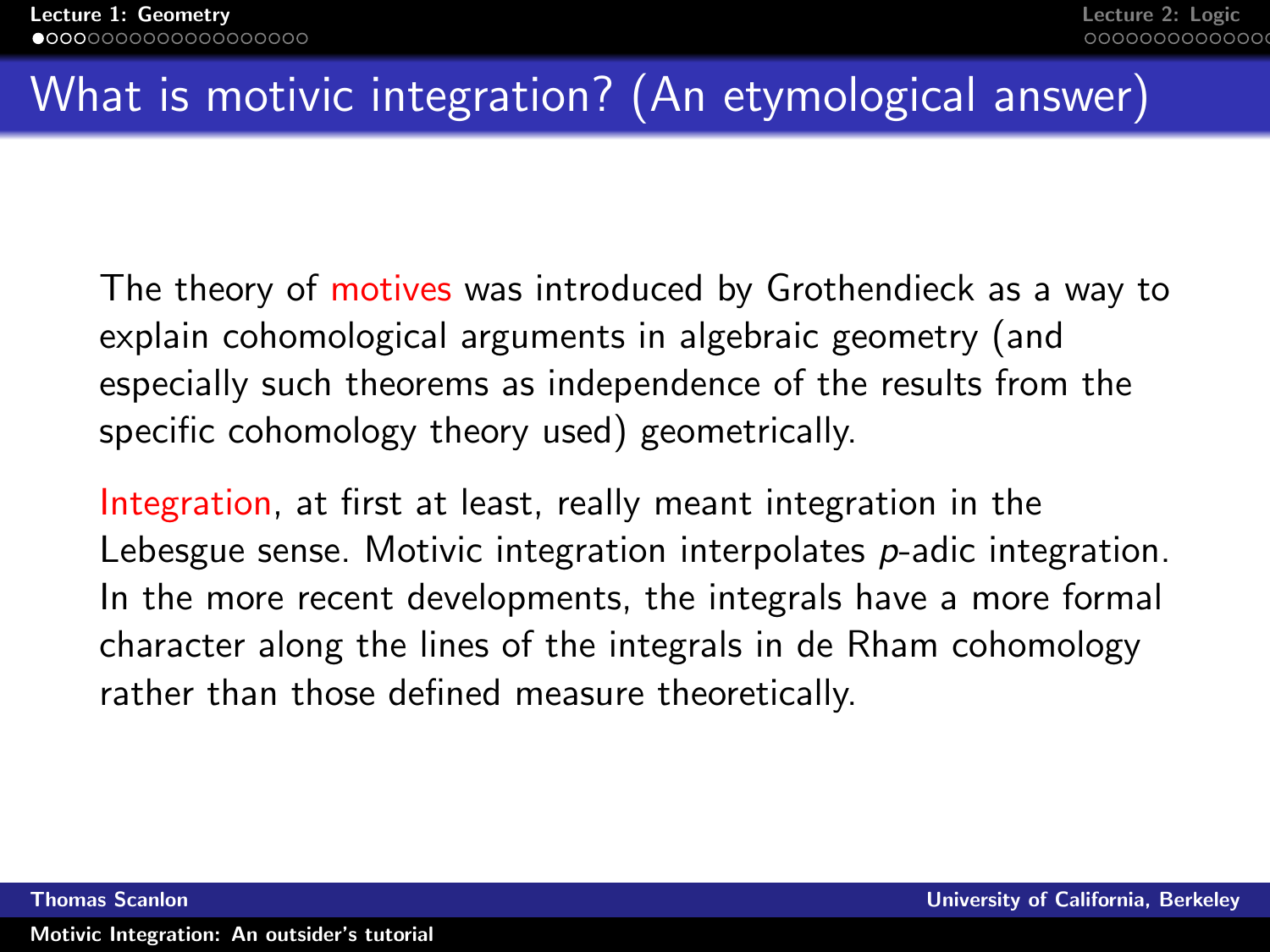# What is motivic integration? (Historical answer)

- Motivic integration as introduced by Kontsevich in 1995 is a theory which makes sense of some integrals over the  $\mathbb{C}[[t]]$ -valued points of algebraic varieties taking values in a ring of motives constructed from the category of algebraic varieties.
- Motivic integration as initially developed by Denef and Loeser (and then others) grounds Kontsevich's theory in the model theory of  $\mathbb{Z}$ -valued henselian fields allowing for rigorous transfers between different p-adic integration theories and even different characteristics.
- Motivic integration over algebraically closed valued fields in the sense of Hrushovski and Kazhdan is a theory in which the measures are defined on sets defined in algebraically closed valued fields and the values lie in (semi-)rings built from an amalgam of algebraic varieties and polytopes.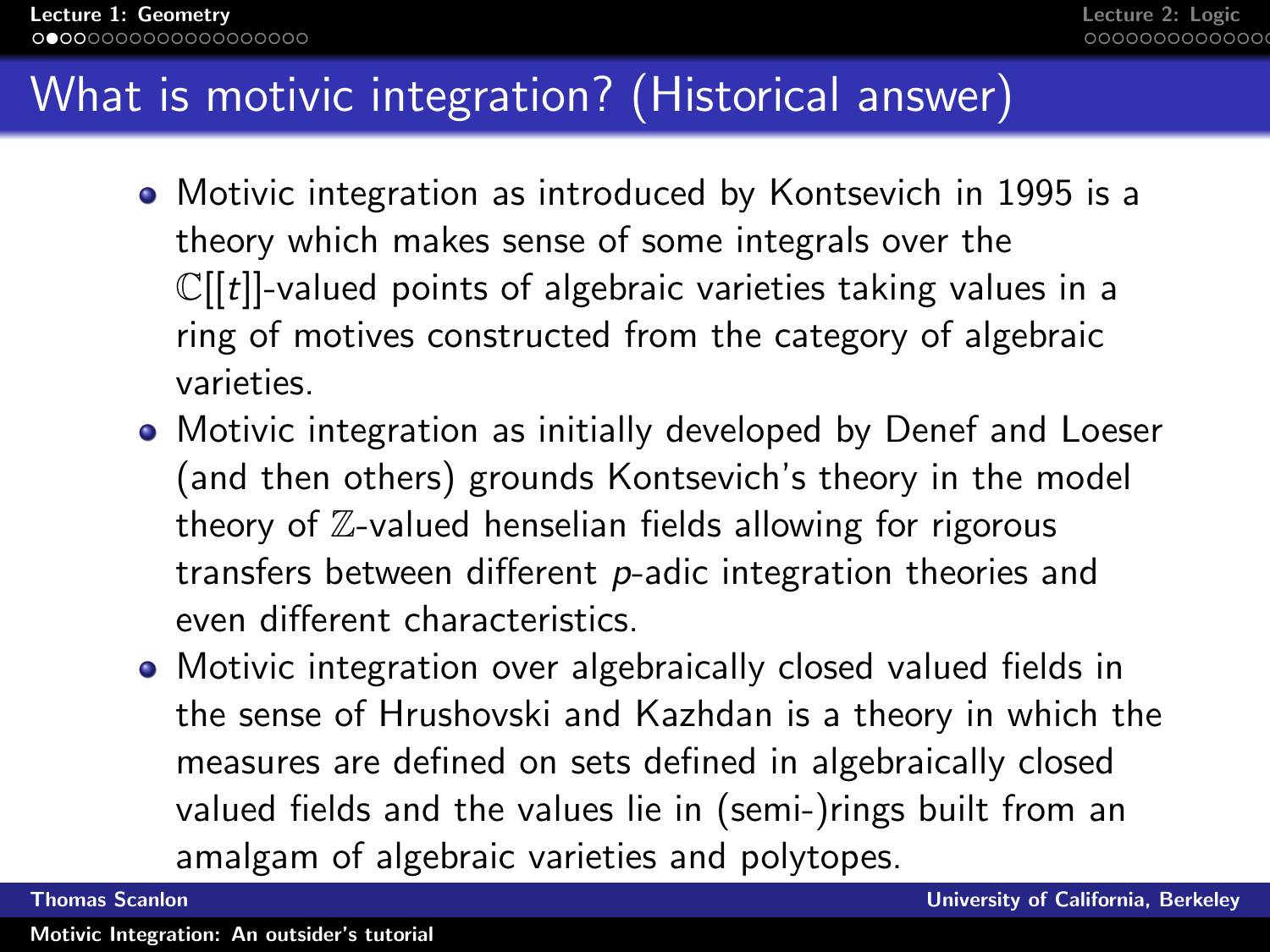# Why am I talking about motivic integration?

Given that my own connection to this subject is tangential and we have five more lectures scheduled on this subject to be delivered by the principal practitioners of motivic integration, why am I talking now?

Most of us here are aware that motivic integration is a deep subject and owes much of its efficacy to model theory, but even after nearly a decade and a half of conference presentations and seminars its aims and inner workings have not been internalized by model theorists. My goal in these lectures is to explain from the vantage of a model theorist who does not work actively on the subject

- what the main goals of motivic integration are,
- how the model theoretic integration theory hews closer to the geometric intuition, and
- **•** how some of the technical constructions work.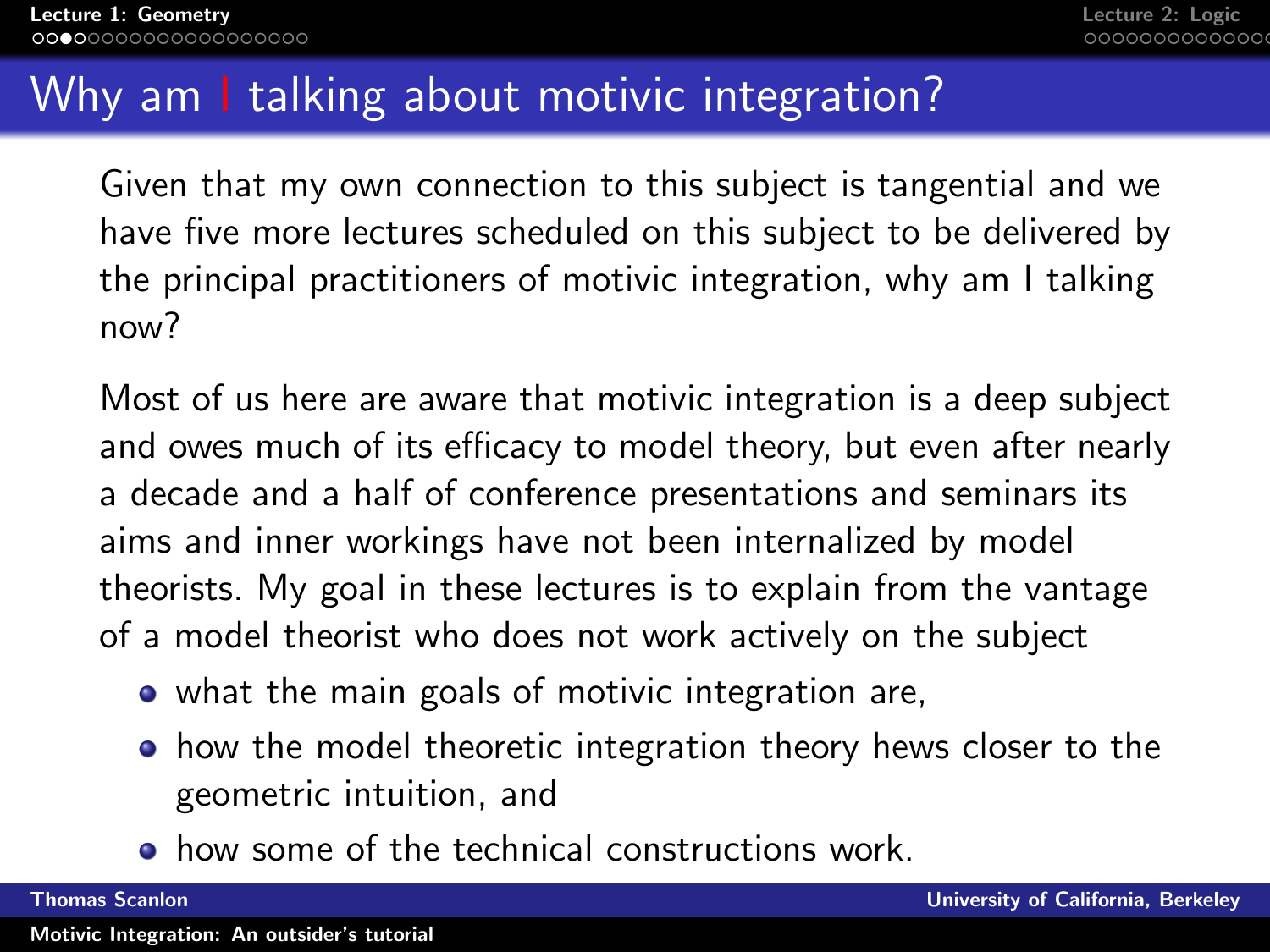### Other introductions and surveys

The literature on motivic integration is vast and there are several good introductory articles. You may want to read some of the articles listed below while following the lecture series on motivic integration.

- Denef and Loeser, Motivic integration and the Grothendieck group of pseudo-finite fields, (ICM 2002). (on Denef's webpage)
- Gordon and Yaffe, An overview of arithmetic motivic integration. arXiv:0811.2160
- Hales, What is motivic measure? arXiv:math.AG/0312229
- Yin, Grothendieck homomorphisms in algebraically closed valued fields, arXiv:0809.0473v1
- Blickle's bibliography [through 2004]: http://www.mabli.org/old/jet-bibliography.html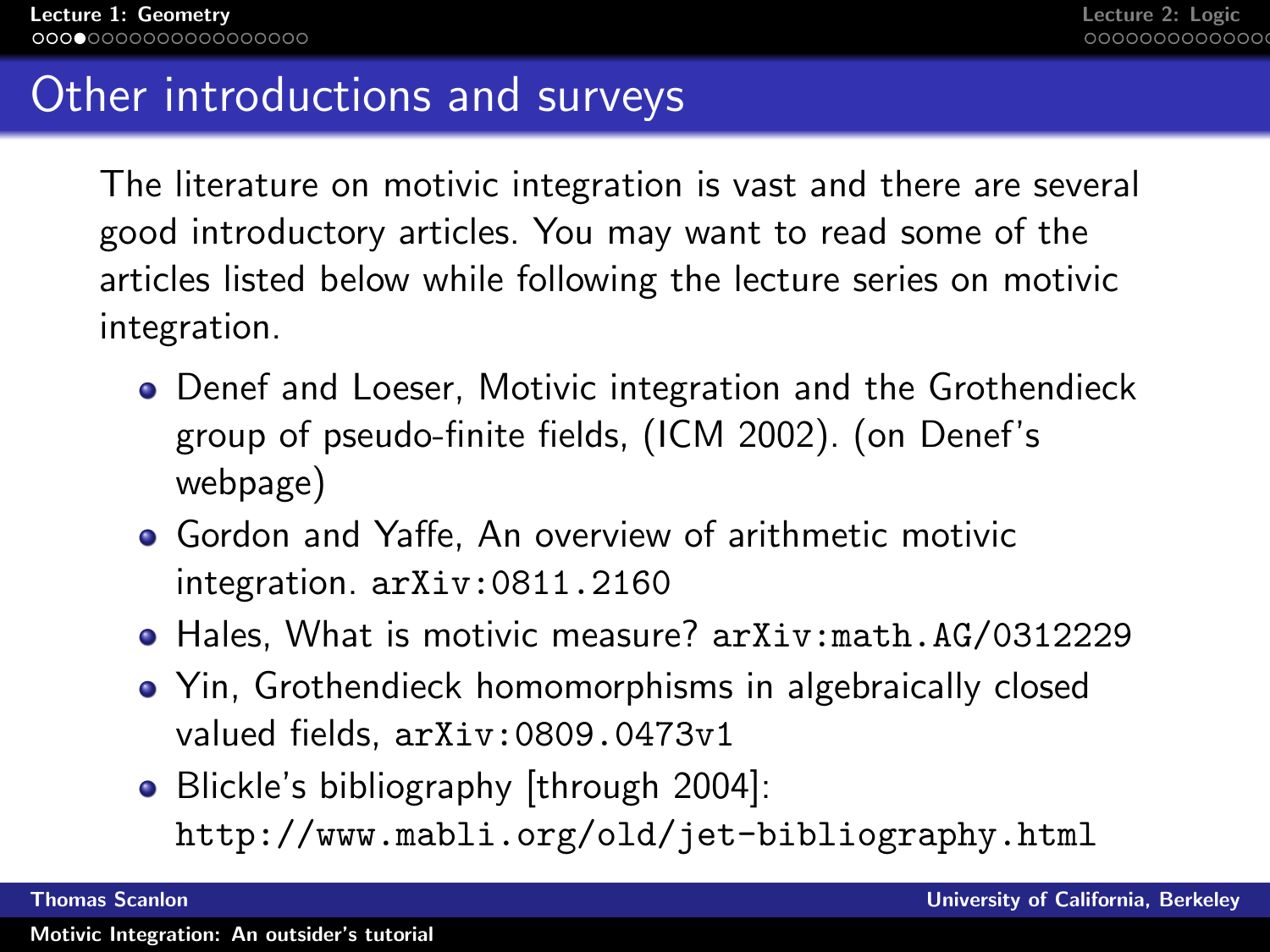# Prehistory: equality of Betti numbers for birational Calabi-Yau manifolds

### Theorem (Batyrev)

If X and Y are birational smooth projective algebraic varieties over C possessing nonvanishing volume forms, then  $H^i(X,\mathbb{C}) \cong H^i(Y,\mathbb{C})$  for every  $i \geq 0$ .

- Choosing integral models, for  $p \gg 0$ , the volume forms give canonical p-adic measures.
- $\int_{X(R)} d\mu_{\omega} = \#X(\mathbb{F}_q)/q^n$  where  $R$  is an unramified extension of  $\mathbb{Z}_p$ ,  $\mathbb{F}_q$  is the residue field,  $d\mu_\omega$  is the canonical measure and  $n = \dim X$ .
- Birationality implies that on a set of codimension at least two, the measures on  $X$  and  $Y$  agree.
- **It follows that X and Y have the same**  $\zeta$ **-functions at p, and,** hence, the same Betti numbers.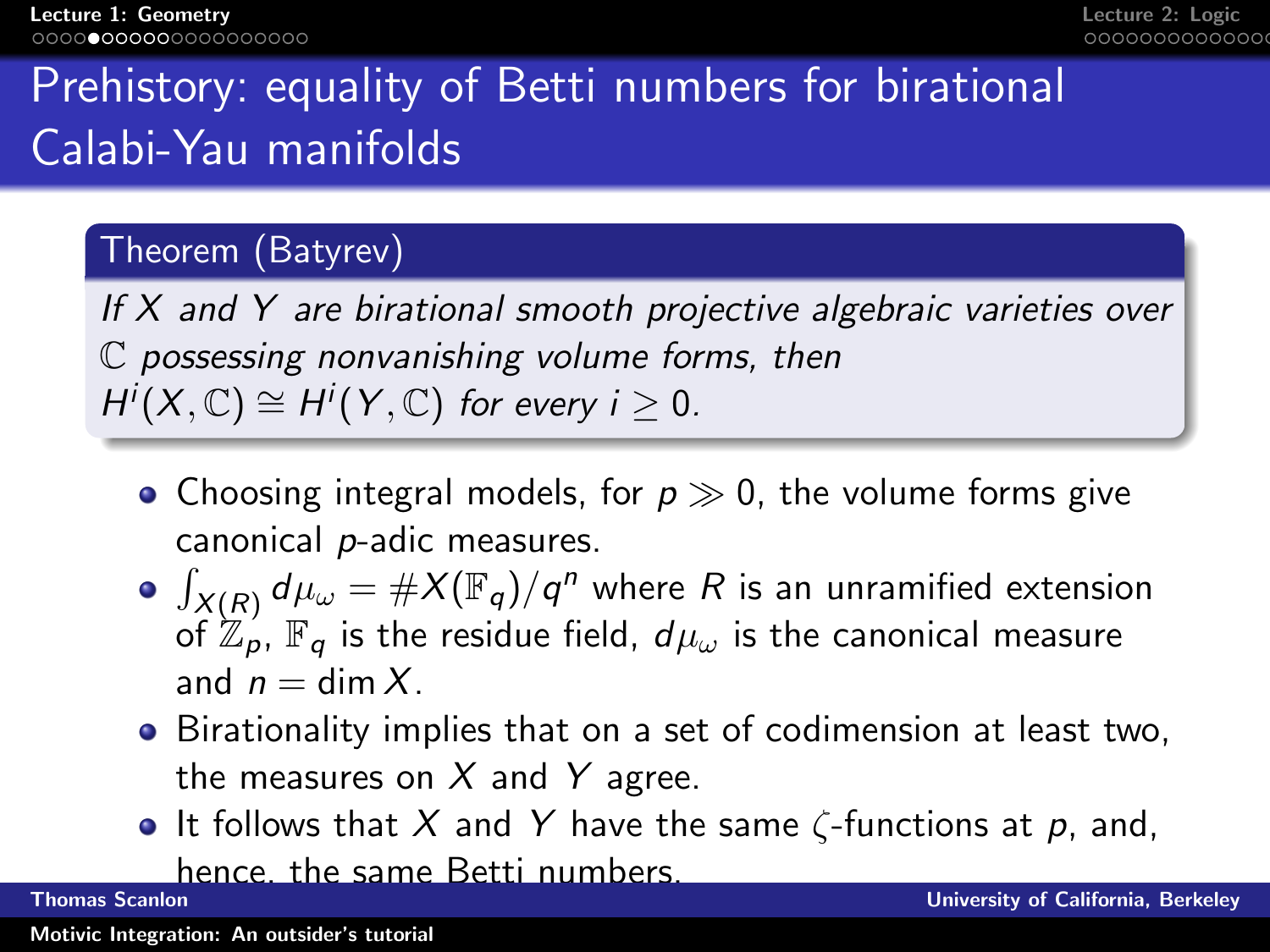### Kontsevich's generalization

The hypothesis and conclusion of Batyrev's theorem concern complex algebraic varieties and the Euclidean topology, but the proof passes through p-adic integration and uses a comparison between  $\ell$ -adic étale cohomology and Betti cohomology.

Kontsevich introduced to motivic integration in order to carry out a similar calculation geometrically without any special appeal to p-adic methods.

I will delay a description of Kontsevich's construction until after I have recalled another theorem predating the formal development of motivic integration, but one which brings model theory into the picture.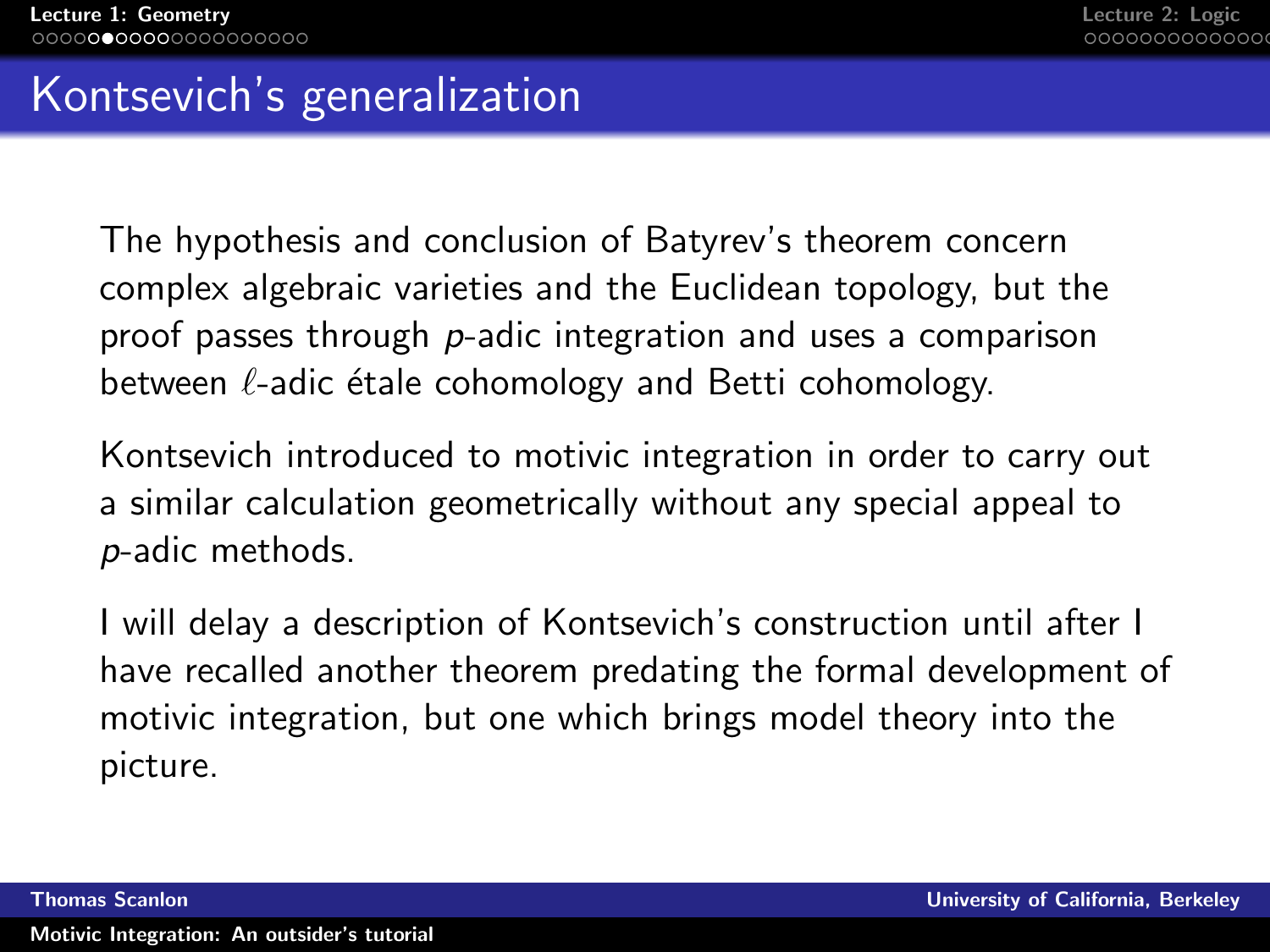### Prehistory: rationality of Poincaré series

Let  $f(x_1,...,x_m) \in \mathbb{Z}_p[x_1,...,x_m]$  be a polynomial in many variables over the p-adic integers. Define

$$
N_n := \#\{a \in (\mathbb{Z}_p/p^n\mathbb{Z}_p)^m : f(a) = 0\}
$$

### Theorem (Igusa)

The Poincaré series

$$
P_{f,p}(\mathcal{T}):=\sum_{n=0}^{\infty}N_n(p^{-m}\mathcal{T})^n\in\mathbb{Q}[[\mathcal{T}]]
$$

is a rational function of T.

[Motivic Integration: An outsider's tutorial](#page-0-0)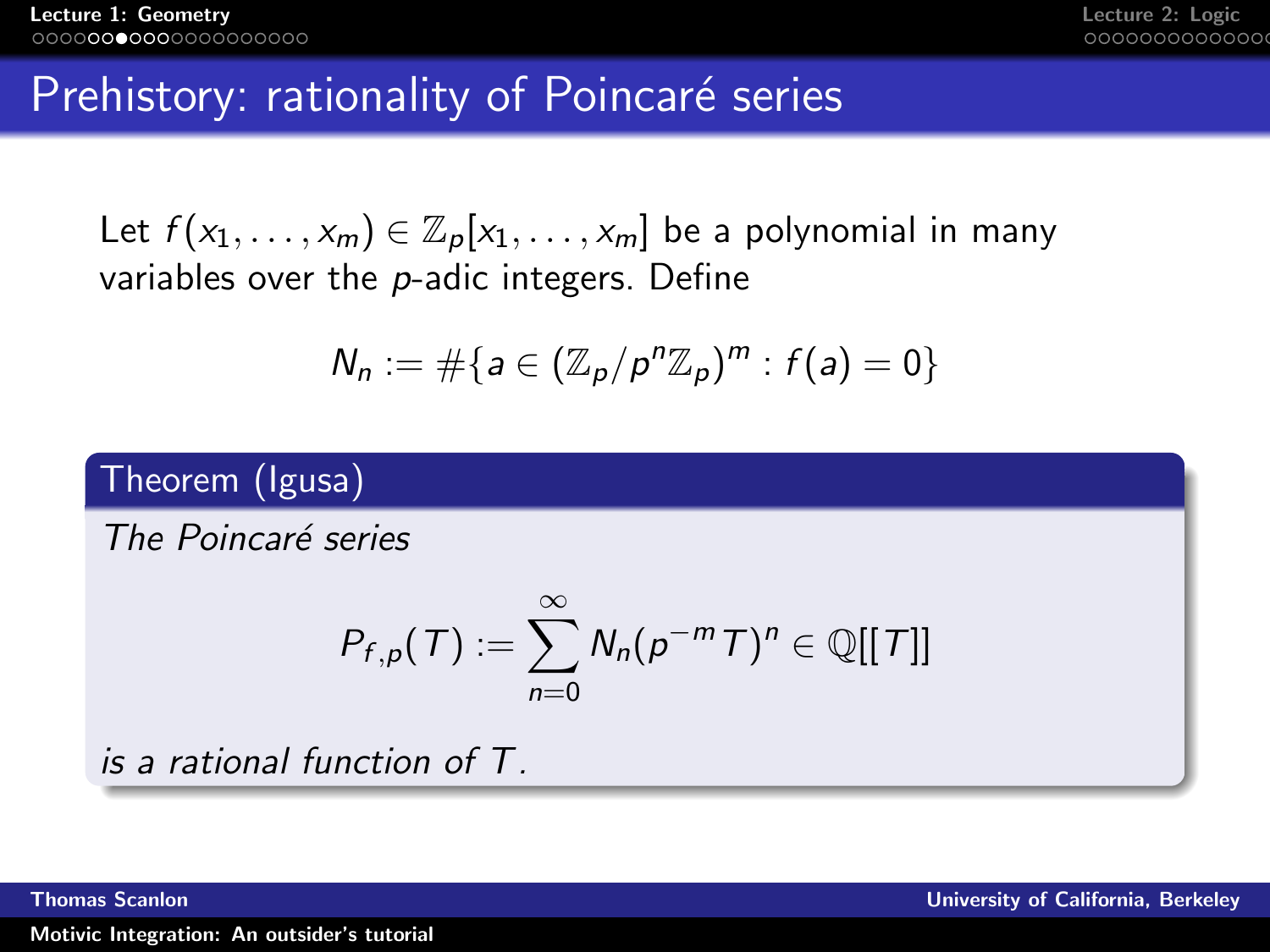## Prehistory: Poincaré series as p-adic integral

### Define

$$
I_{f,p}(s):=\int_{\mathbb{Z}_p^m}|f(x)|_p^sdx
$$

### Proposition

$$
P_{f,p}(p^{-m-s}) = \frac{1 - p^{-s} I_{f,p}(s)}{1 - p^{-s}}
$$

Consequently, to prove rationality of  $P_{f,p}(T)$ , it suffices to prove rationality of  $I_{f,p}(s)$  as a function of  $p^{-s}$ .

[Motivic Integration: An outsider's tutorial](#page-0-0)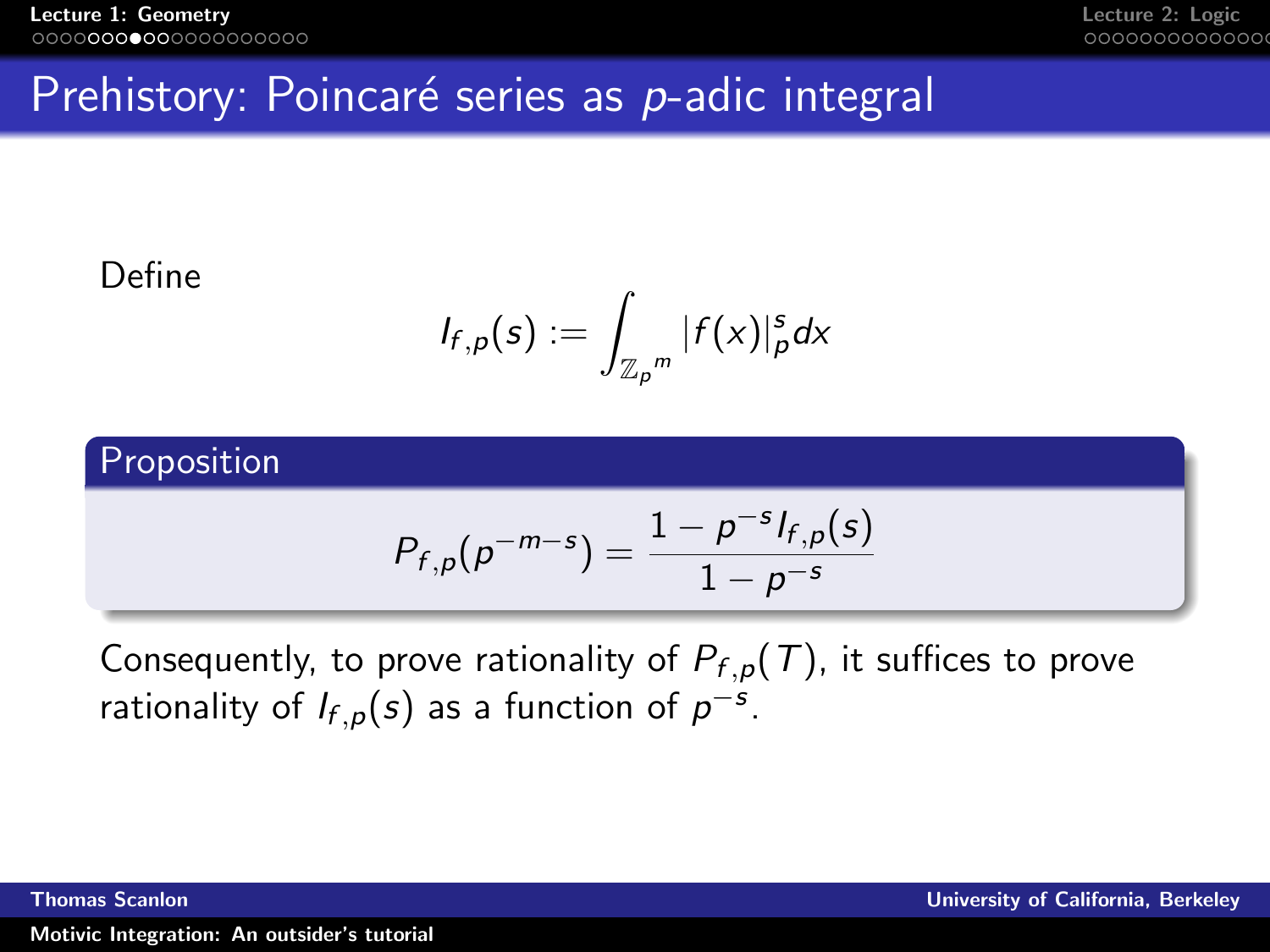[Lecture 1: Geometry](#page-1-0) [Lecture 2: Logic](#page-21-0)

# Prehistory: rationality of Igusa integrals via cell decomposition **Executive in Equality of Igusa integrals via cell**<br> **Executive 2:** Legislatory: rationality of Igusa integrals via cell<br> **decomposition**<br>
• Igusa proved the rationality of  $I_f(s)$  via resolution of<br>
singularities.<br>
• **Defl**

- Igusa proved the rationality of  $I_f(s)$  via resolution of singularities.
- $\bullet$  Denef's compositions 01 Tf 3.03 -1. T.03.93 0 Td [ps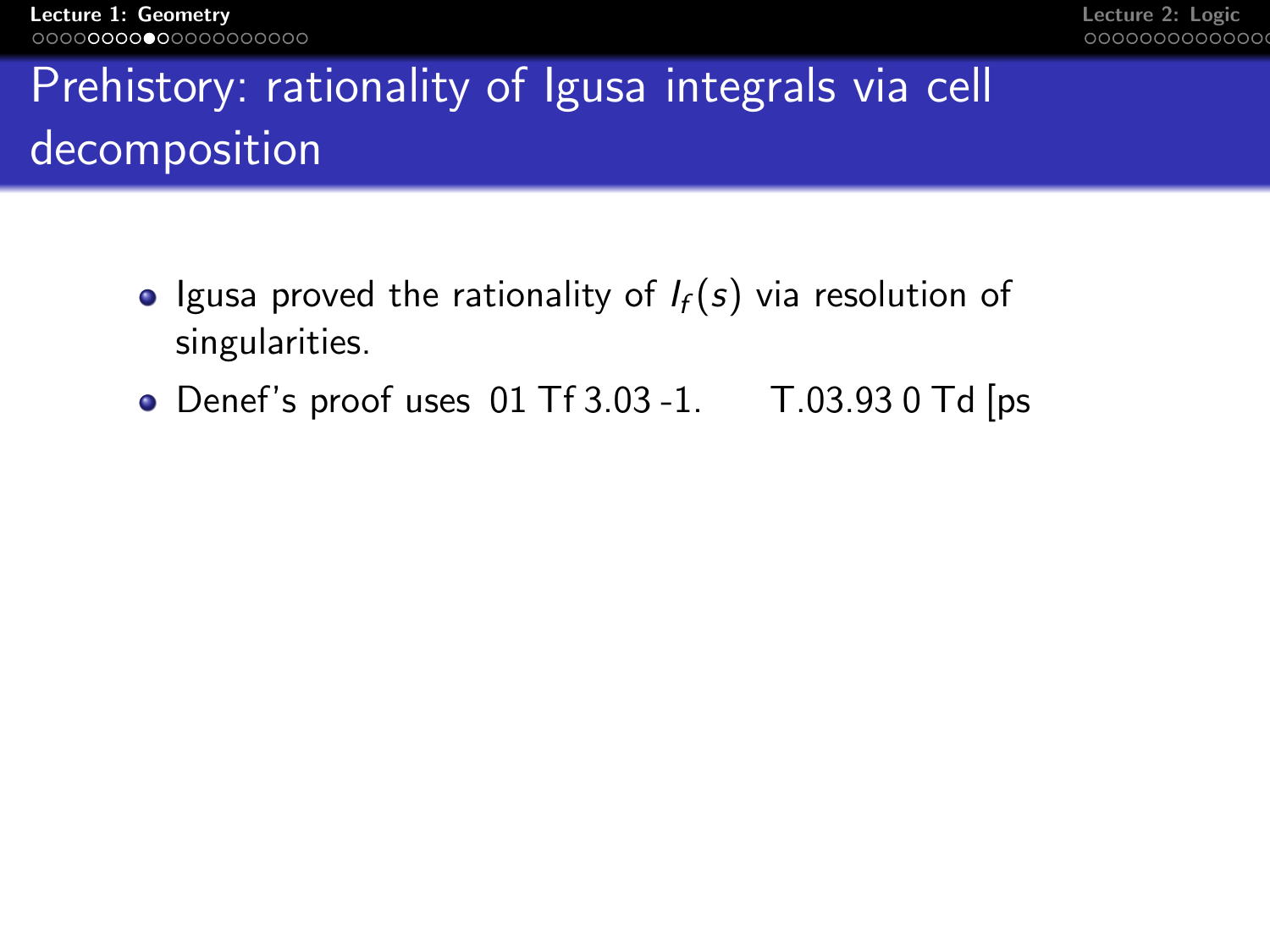# Prehistory: uniformity in p

### Theorem

Let  $f(x_1, \ldots, x_m) \in \mathbb{Z}[x_1, \ldots, x_m]$  be a polynomial over the ring of integers. There is a polynomial  $Q(X, T) \in \mathbb{Z}[X, T]$  and a natural number d so that for all sufficiently large primes p.  $P_{f,p}(T) = H_p(T)/Q(p,T)$  where  $H_p$  is a polynomial of degree d.

This uniformity result was proven using quantifier elimination by Macintyre and Pas independently.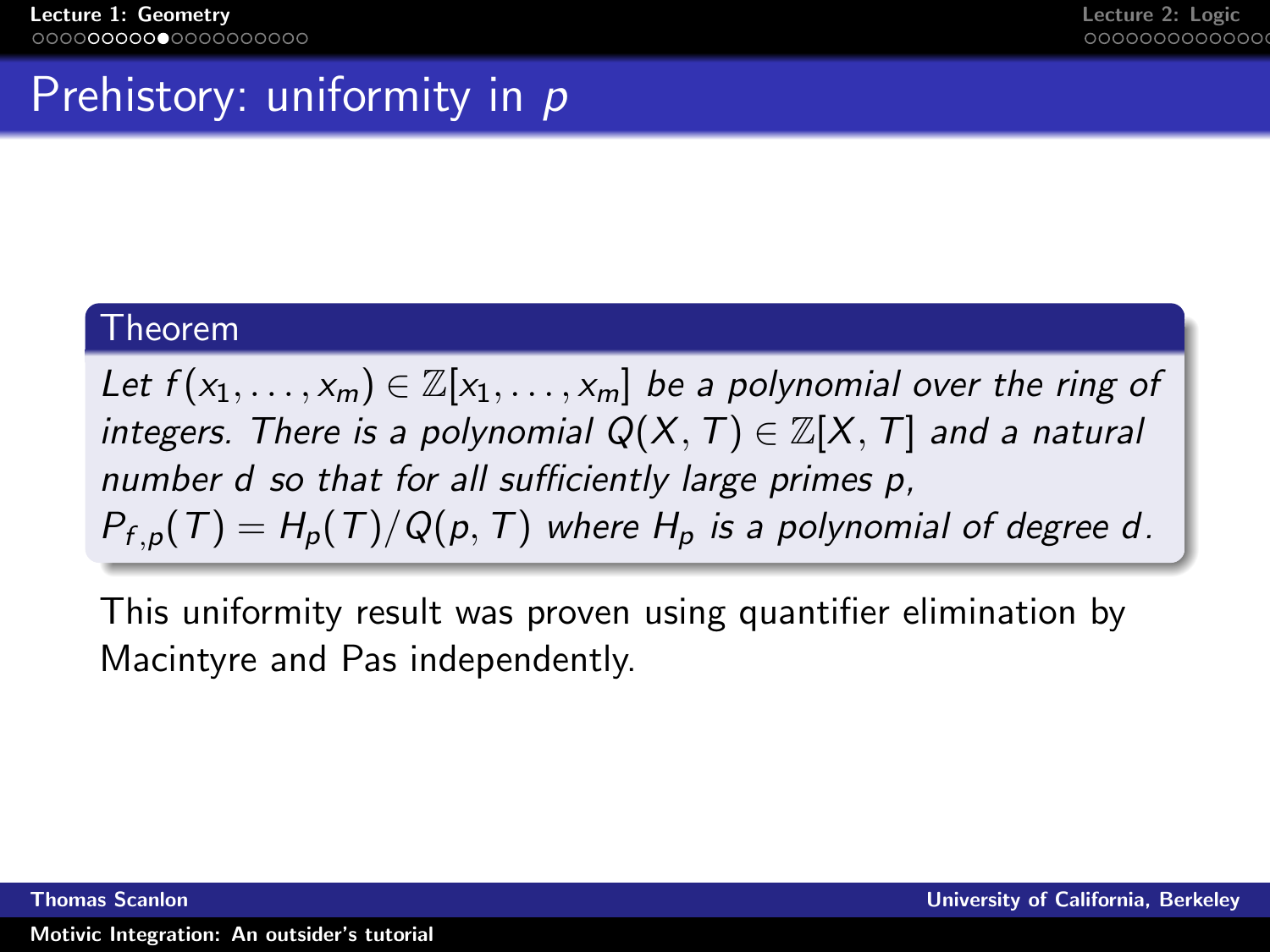

Let C be a small category. For X an object of C, let  $[X]$  be the isomorphism class of  $X$ .

The Grothendieck group of C,  $K_0(\mathcal{C})$  is the free abelian group on the isomorphism classes of objects of  $C$  modulo the subgroup generated by  $[X] + [Y] - [X\coprod Y]$  as  $X$  and  $Y$  range through the objects of  $C$ .

If C has coproducts, products, a terminal object and  $\times$  distributes over  $\coprod$  in the sense that  $A\times (B\coprod \mathcal{C})\cong (A\times B)\coprod (A\times \mathcal{C})$  holds universally, then  $K_0(\mathcal{C})$  is a ring with the multiplication determined by  $[X] \cdot [Y] := [X \times Y]$ .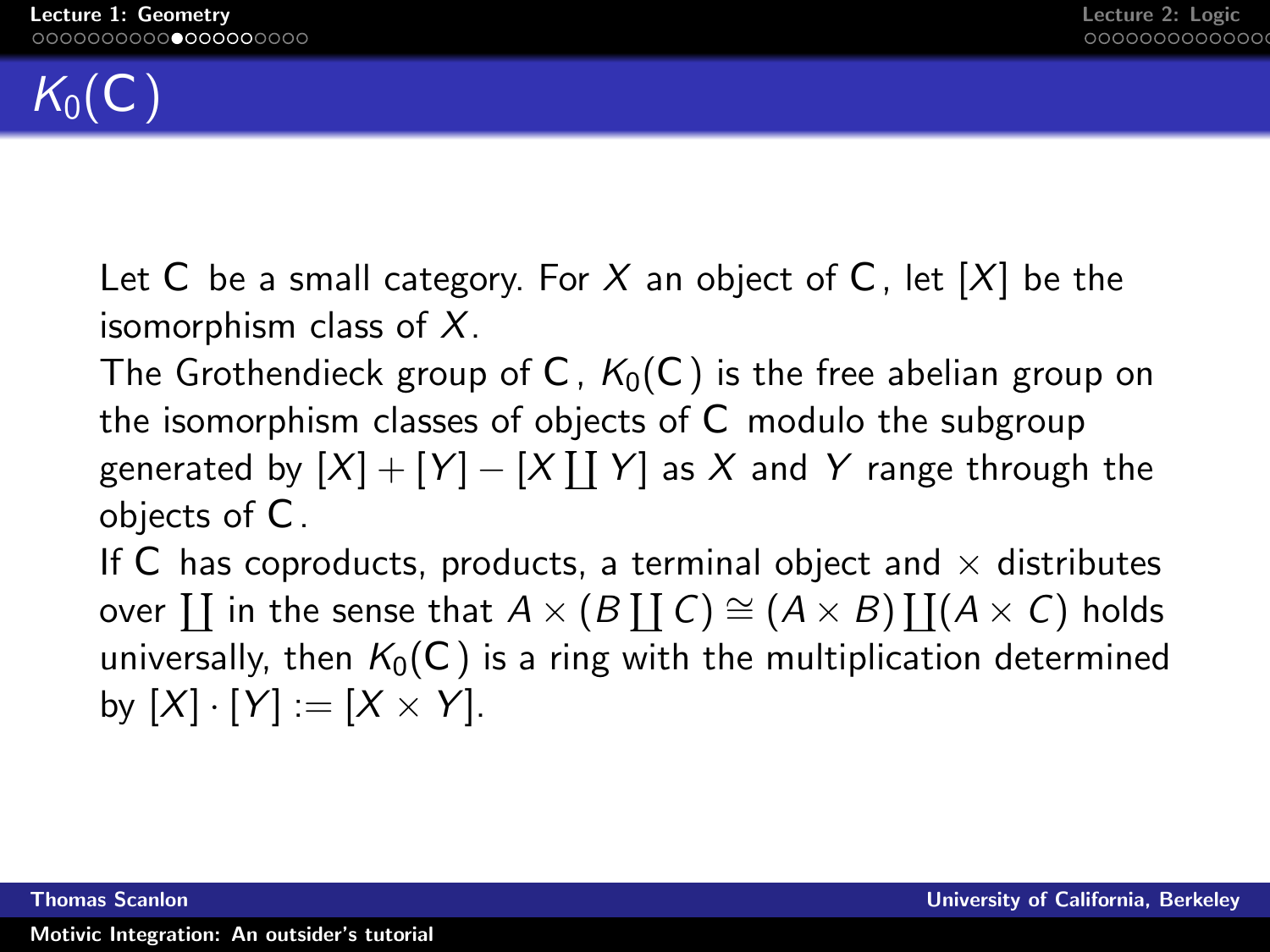### Poor man's motives

Let k be a field and  $Var_k$  the category of algebraic varieties over k.

The ring of "poor man's motives" over  $k$  is the Grothendieck ring  $K_0(\text{Var}_k)$ .

To be honest, we need to use constructible morphisms: a morphism  $f: X \to Y$  is given by writing  $X = \dot{\bigcup} X_i$  as a finite disjoint union of varieties (not necessarily closed in  $X$ ) for which the restriction of f to  $X_i$  is a regular map of algebraic varieties.

Set  $\mathbb{L} := [\mathbb{A}_k^1] \in \mathcal{K}_0(\mathsf{Var}_k)$  and define a filtration on  $\mathcal{K}_0(\mathsf{Var}_k)[\mathbb{L}^{-1}]$ by letting  $\widehat{F^{j}K_{0}}(\mathsf{Var}_{k})[\mathbb{L}^{-1}]$  be the subgroup generated by elements of the form  $[V] \mathbb{L}^{-m}$  with  $\dim(V) + m \leq j$ .

Kontsevich's value ring is  $\widehat{\mathcal{M}}_k$ , the completion of  $K_0(\textsf{Var}_k)[\mathbb{L}^{-1}]$ with respect to this filtration.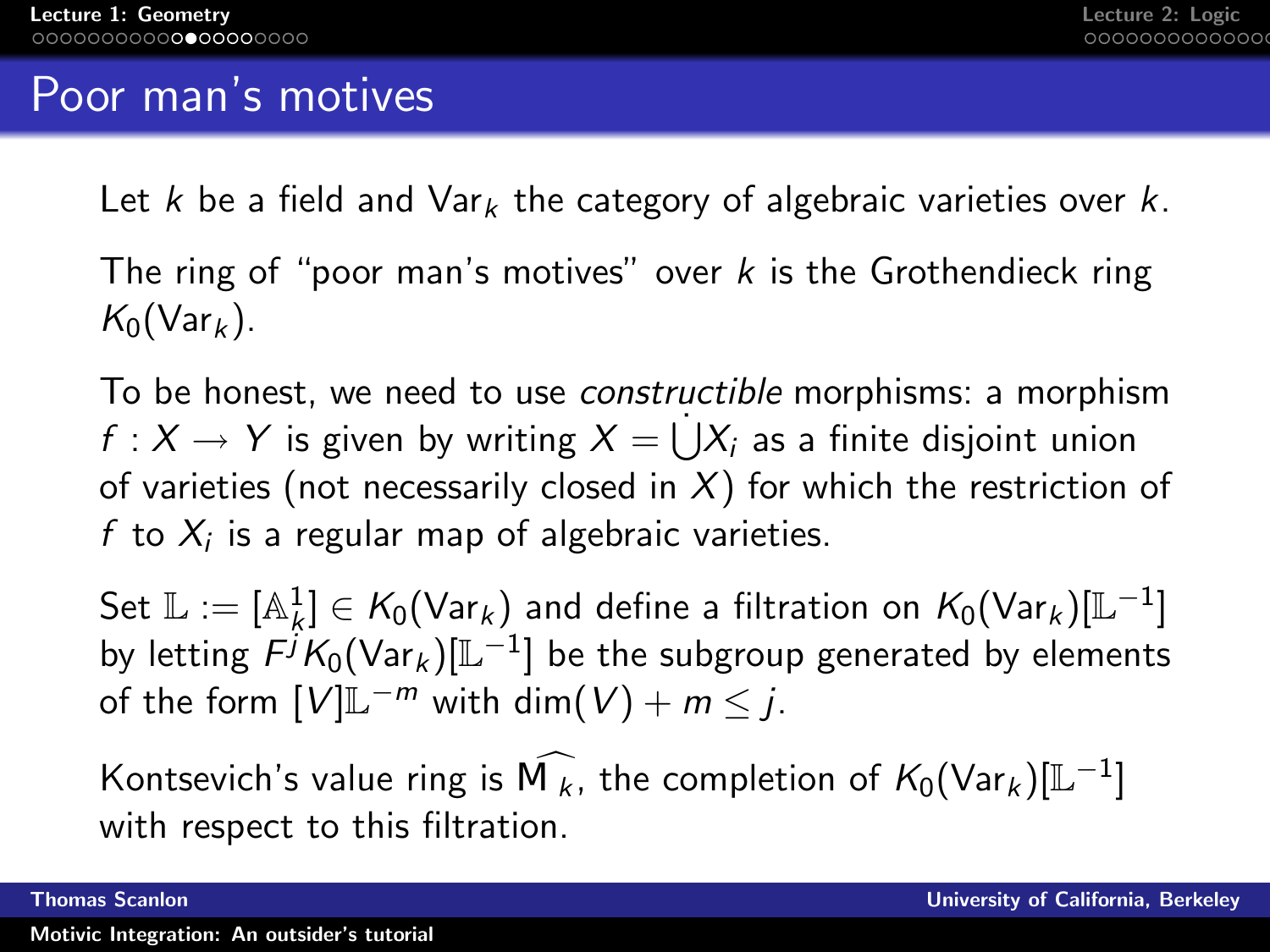### Arc spaces

Let X be an algebraic variety over an algebraically closed field  $k$ .

For each natural number *n*, there is an algebraic variety  $A_nX$ , the  $n^{\text{th}}$  arc space of  $X$ , for which  $A_nX(k) = X(k[t]/t^n)$ , canonically. Taking projective limits, we may identify  $X(k[[t]])$  with  $A_{\infty}X(k) := \lim_{k \to \infty} A_{n}X(k).$ 

There are natural projections  $\pi_{n,m}: A_nX \to A_mX$ .

For X smooth, we may cover X by open affines U for which  $A_{n+1} U \cong U \times \mathbb{A}^{dn}$  where  $d = \dim X$ .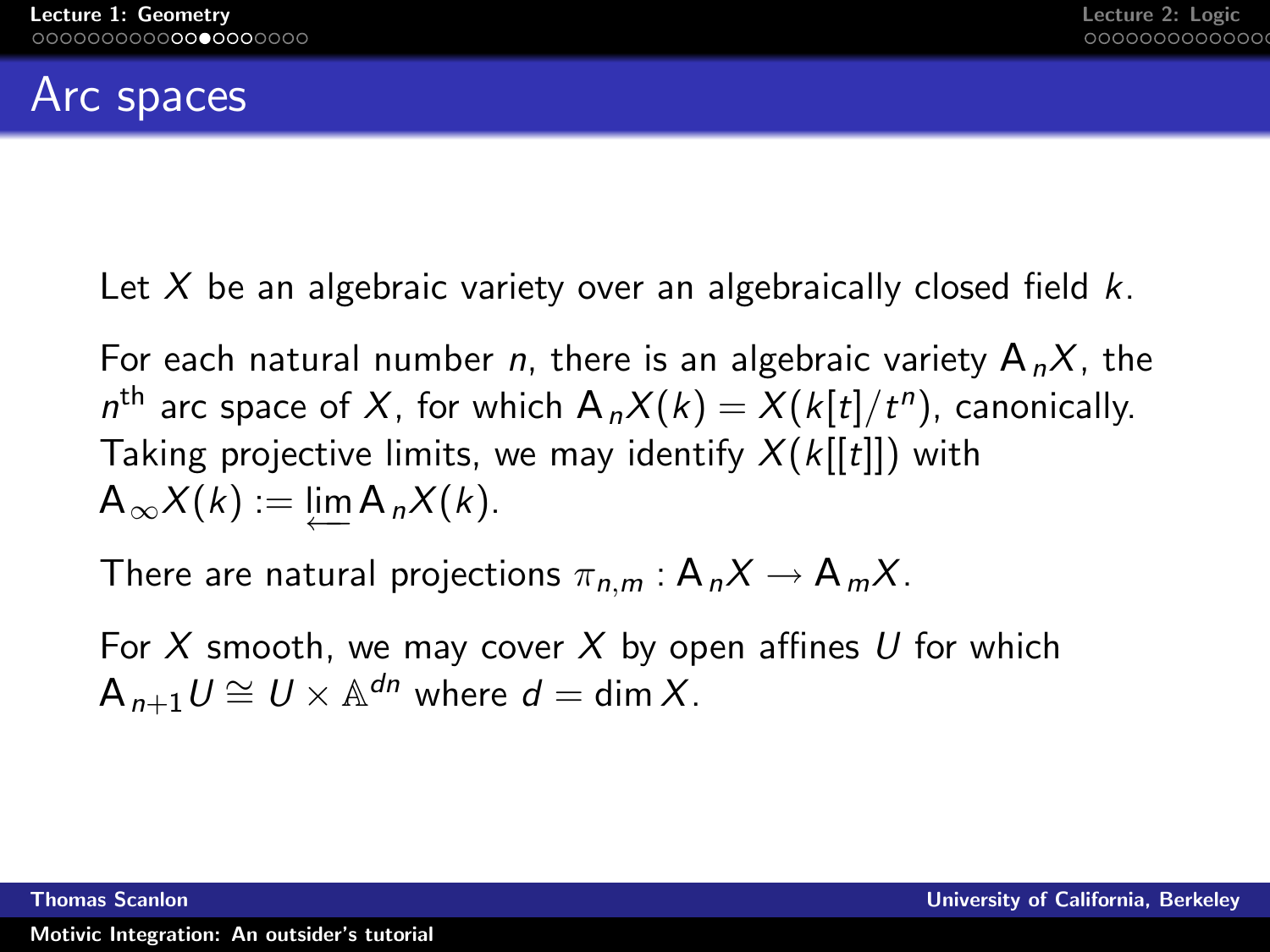### Motivic measure

If X is an algebraic variety of dimension d over  $k$ , then there is a countably additive measure  $\mu_X$  defined on the  $\sigma$ -algebra generated by the semialgebraic subsets of  $X(k[[t]])$  and taking values in  $\overline{\mathcal{M}}_{k}$ determined by the condition that if  $Y \nsubseteq A_{n+1}X$  is a closed subvariety, then  $\mu_X(\pi_{\infty,n+1}^{-1} Y) = [Y] \mathbb{L}^{-nd}.$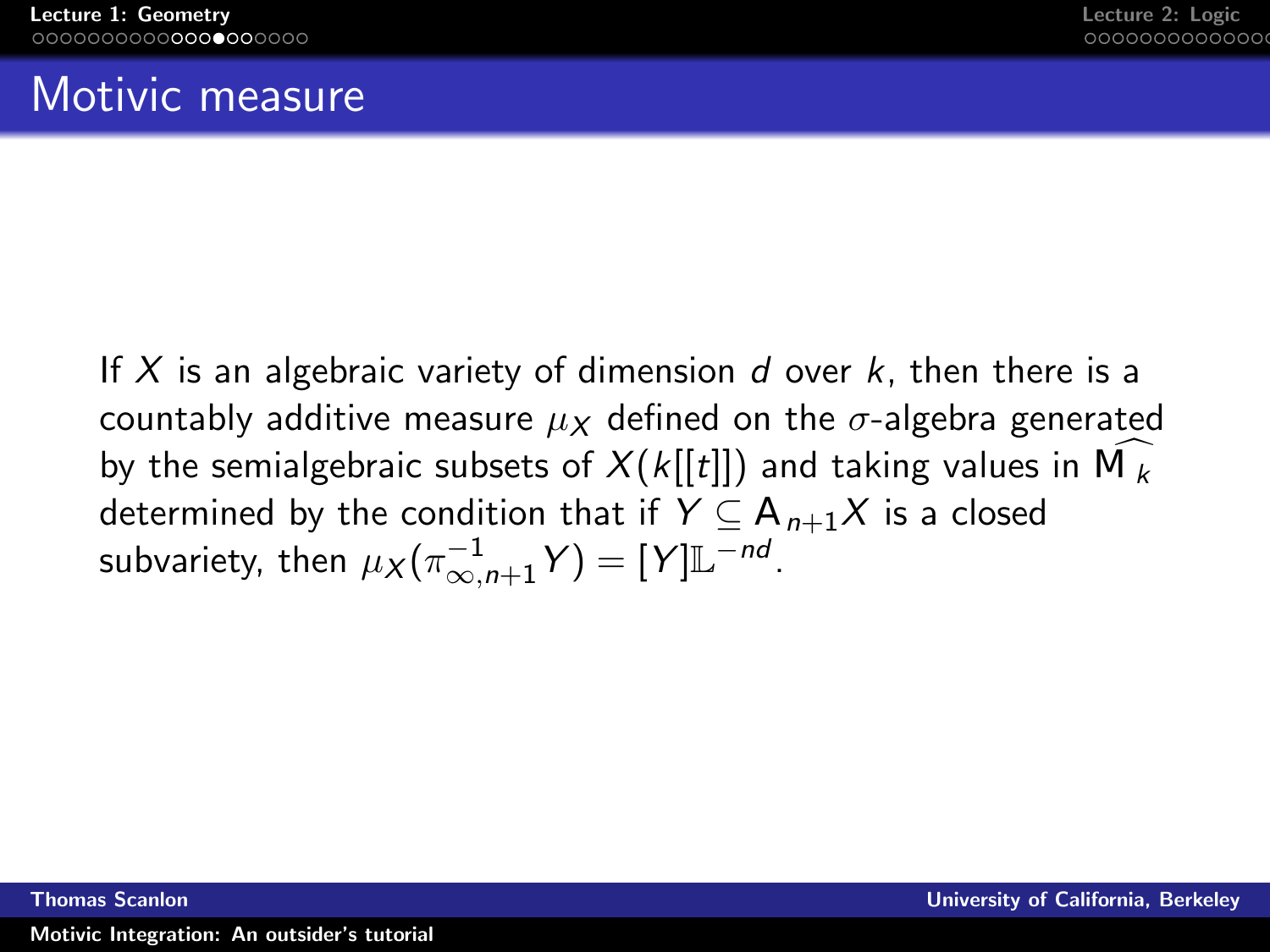# Motivic integrals

Via the usual measure theoretic definition of integration, we can now make sense of motivic integrals.

For f a regular function on  $X$ , the integral

$$
\int_{X(k[[t]])} \mathbb{L}^{-\operatorname{ord}_t(f)} d\mu
$$

plays the central role in Kontsevich's proof and can be regarded as the evaluation at  $s = 1$  of a motivic Igusa integral.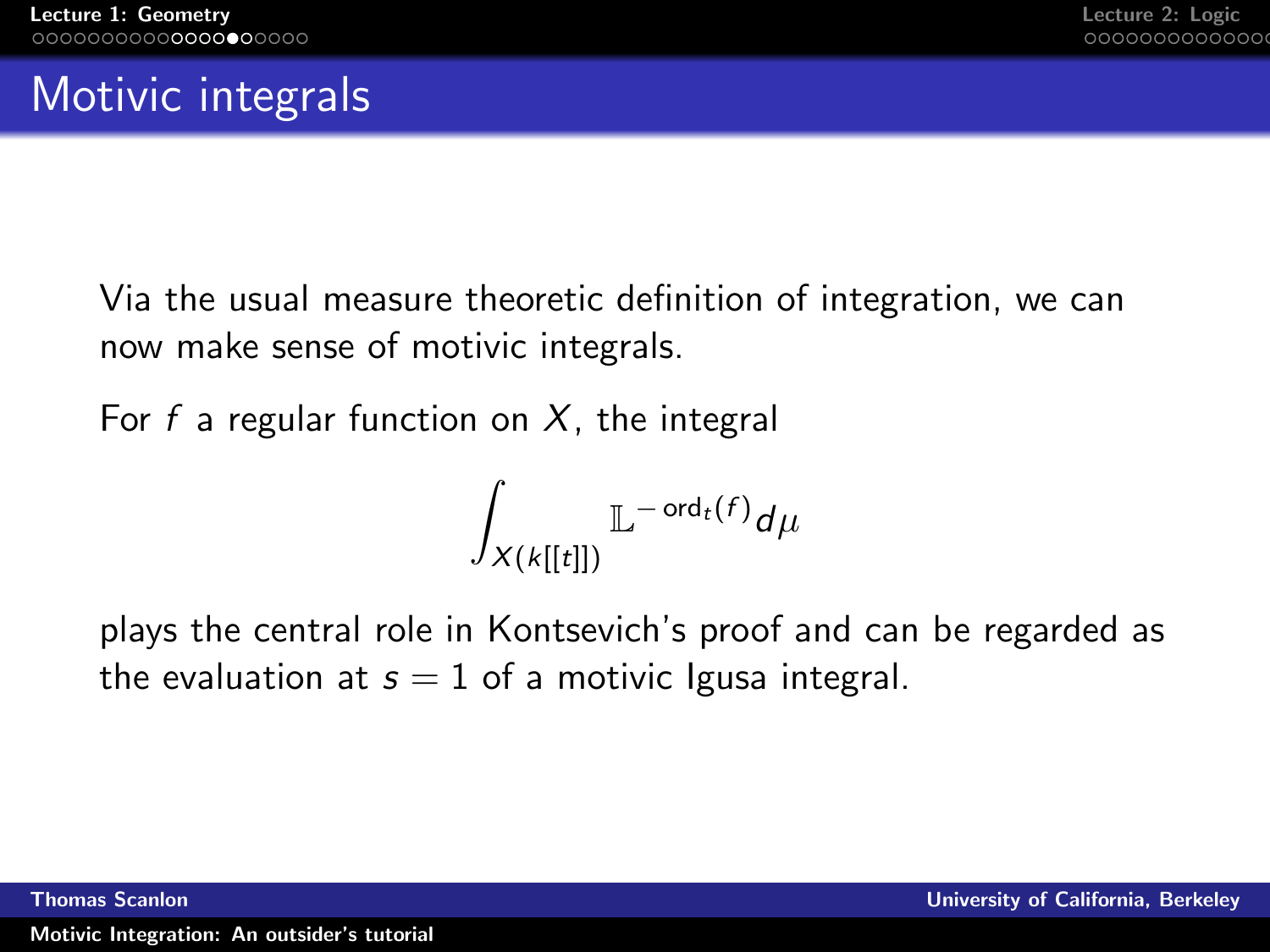### Comparing Grothendieck rings

The ring  $\widehat{\mathcal{M}}_k$  may be understood through its realizations.

Given a homomorphism  $\psi : \widehat{\mathcal{M}_k} \to R$  to another ring, we may apply  $\psi$  to the result of an integral and thereby obtain an R-valued integral.

- $\bullet$  If k is a finite field, then there is a natural map  $K_0(\mathsf{Var}_k[\mathbb{L}^{-1}]) \to \mathbb{Q}$  given by  $[X] \to \#X(k)$ .
- Via an ultraproduct construction, the finite field counting functions induce nonstandard counting functions  $K_0(\text{Var}_{\mathbb{C}}) \rightarrow {}^*\mathbb{Z}$ .
- By assigning to a smooth projective variety its Hodge polynomial:  $[X] \mapsto \sum_{i,j}$ dim  $H^i(X, \Omega^j)$  $(y/\lambda)$ u<sup>i</sup>v<sup>j</sup>, one obtains a homomorphism  $\widehat{\mathcal{M}_{\mathbb{C}}} \to \mathbb{Z}[u, v]$ .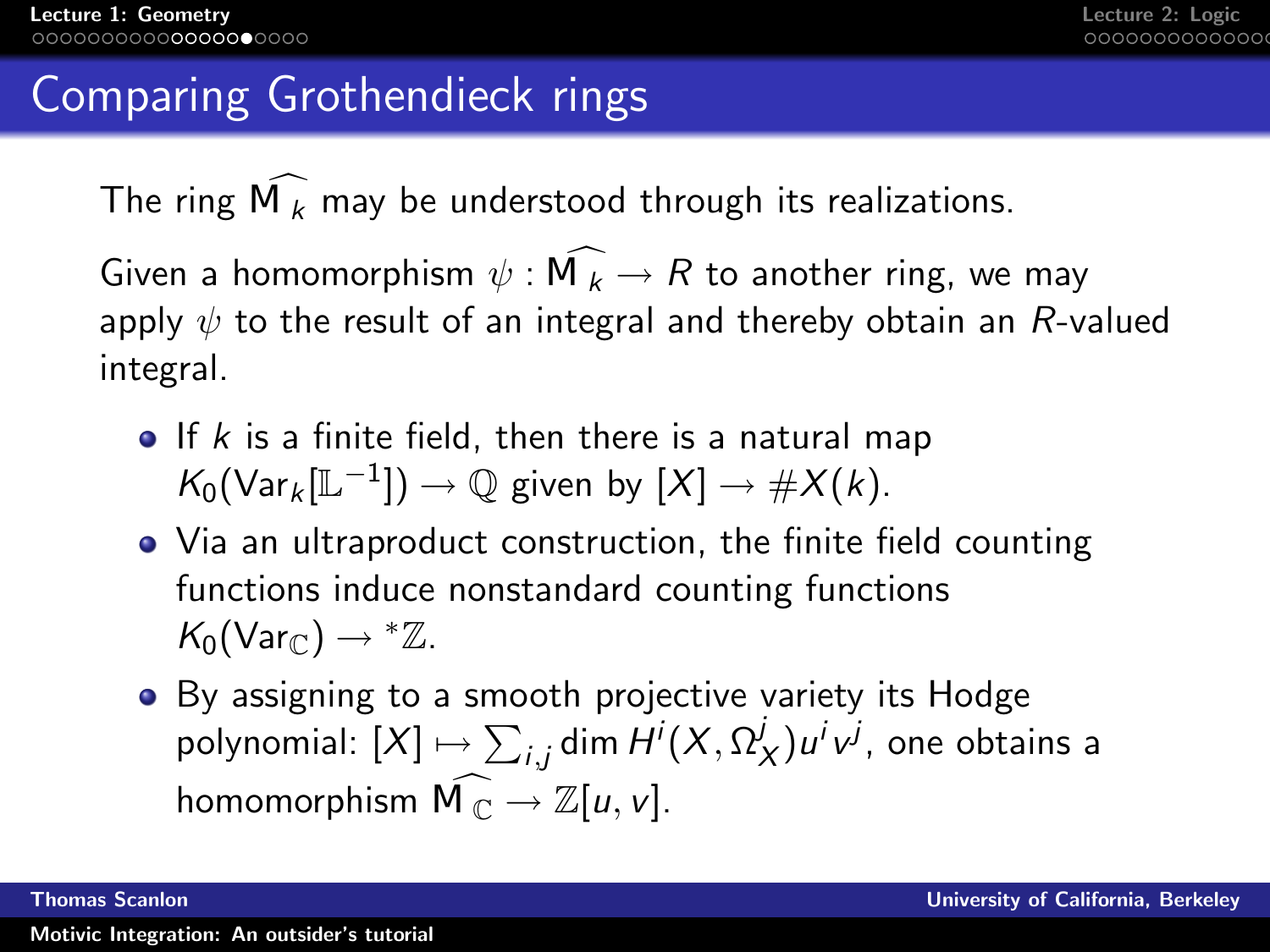### Dwork's rationality theorem

For X an algebraic variety over a finite field  $k = \mathbb{F}_q$ , the zeta function of  $X$  is

$$
Z(X,q,t):=\exp(\sum_{n=1}^{\infty}\frac{\#X(\mathbb{F}_{q^n})}{n}t^n)\in\mathbb{Q}[[t]]
$$

Theorem (Dwork)

 $Z(X, q, t) \in \mathbb{Q}(t)$ 

Dwork's proof uses p-adic functional analysis.

[Motivic Integration: An outsider's tutorial](#page-0-0)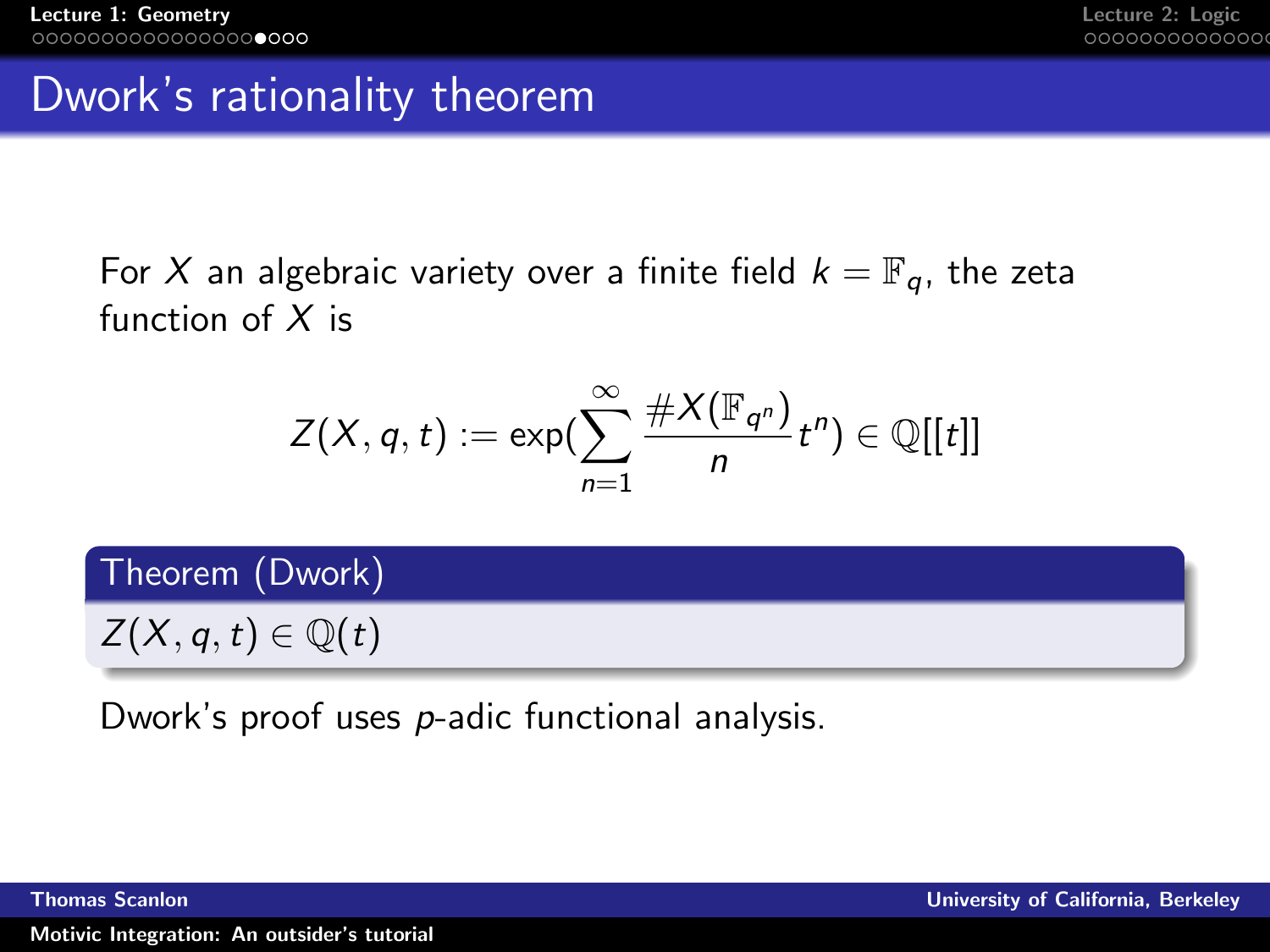# Motivic ζ-function

If X is an algebraic variety over a field  $k$ , then

$$
Z_{\mathsf{mot}}(X,t) := \sum_{n=0}^{\infty} [\mathsf{Sym}^n(X)] t^n \in \mathcal{K}_0(\mathsf{Var}_k)[[t]]
$$

When  $k = \mathbb{F}_q$  is a finite field, there is a counting of points homomorphism  $\chi_a : K_0(\text{Var}_k) \to \mathbb{Z}$  which extends to the formal power series and  $\chi_q(Z_{\text{mot}}(X,t)) = Z(X,q,t)$ 

When X is defined over  $\mathbb Z$ , we know that for each power of a prime q that  $Z(X, q, t)$  is a rational function. Is this explained motivically?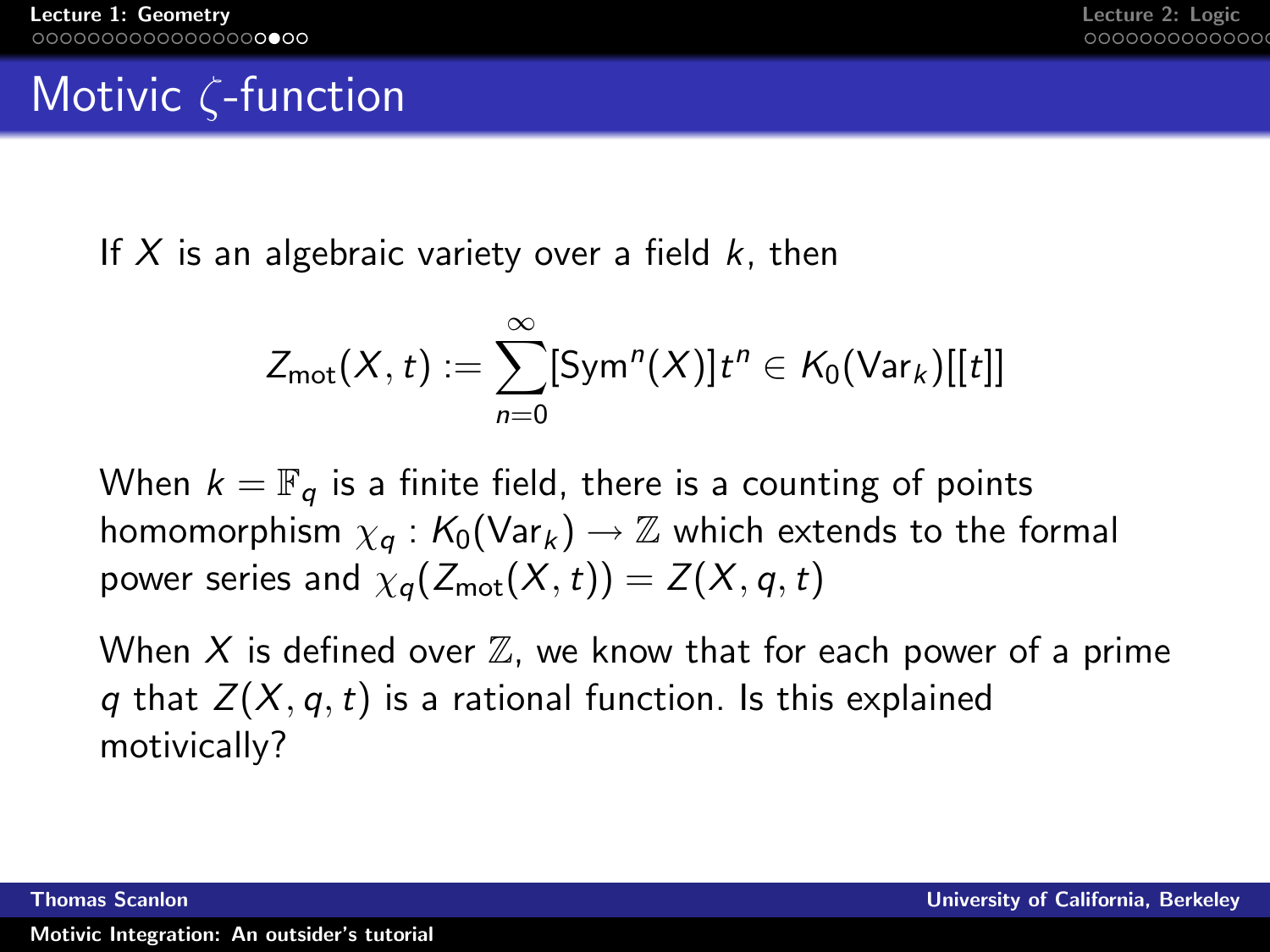# What does "rational function" mean?

### Theorem (Poonen)

If char(k) = 0, then  $K_0(\text{Var}_k)$  is not a domain.

Consequently, it is ambiguous as to what one means by "rational function" over  $K_0(\text{Var}_k)$ . There are some reasonable definitions.

A formal power series  $f \in R[[t]]$  over the commmutative ring R is rational if

- for every homomorphism  $\psi : R \to K$  from R to a field,  $\psi(f) \in K(t)$ .
- there are polynomials  $P(t)$  and  $Q(t)$  in  $R[t]$  so that f is the unique solution to  $Q(t)X = P(t)$ .
- $\bullet$  the coefficients of f satisfy a nontrivial linear difference equation.

These definitions are not equivalent.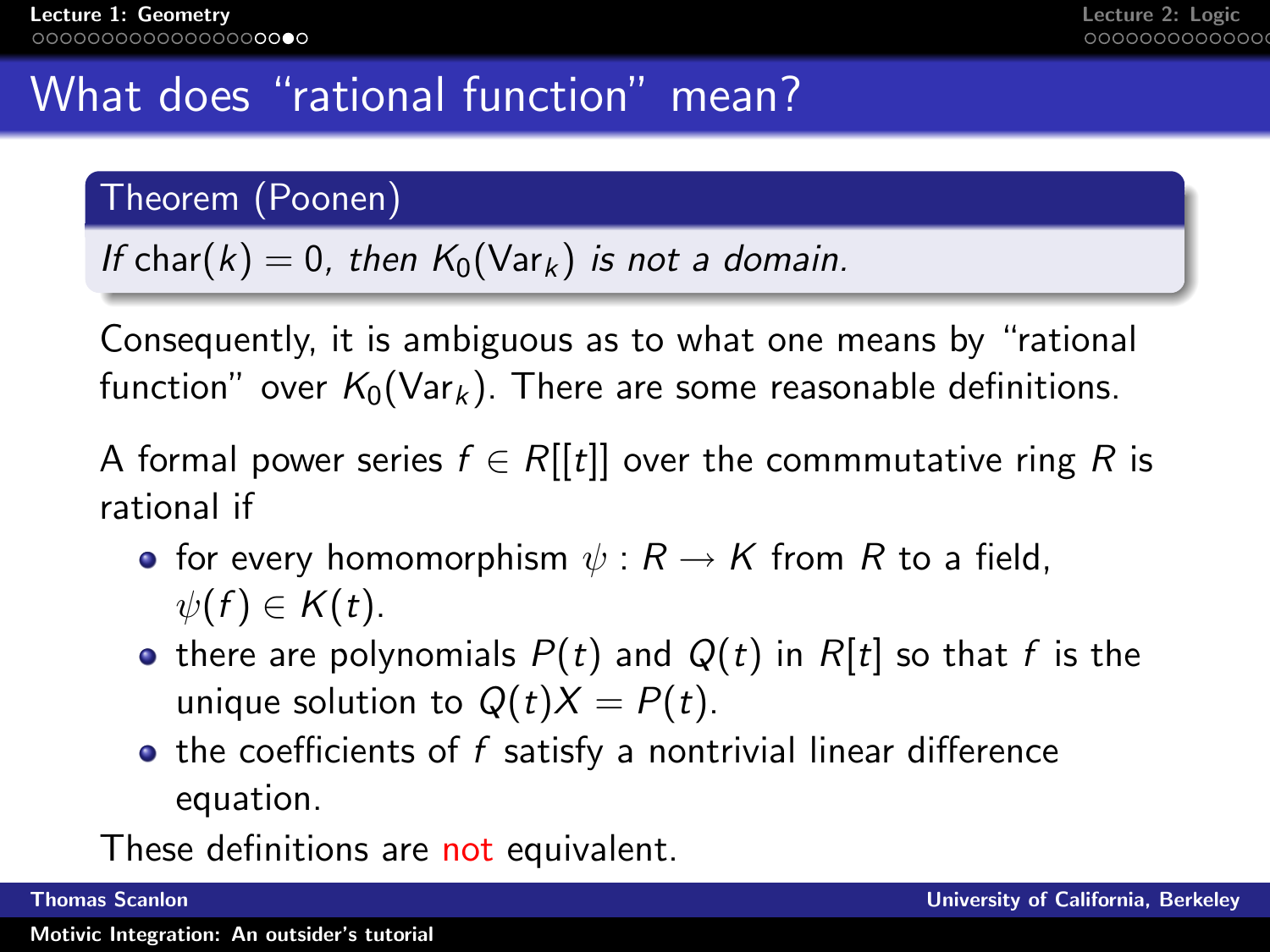## Counter-examples

### Theorem (Larsen-Lunt)

With respect to any of the above definitions of rational, there are algebraic varieties over  $C$  whose motivic zeta functions are not rational.

This theorem does not rule out the possibility of a motivic explanation (and, hence, uniformization) of Dwork's theorem. The proof of irrationality does not work in rings in which  $\mathbb L$  is invertible.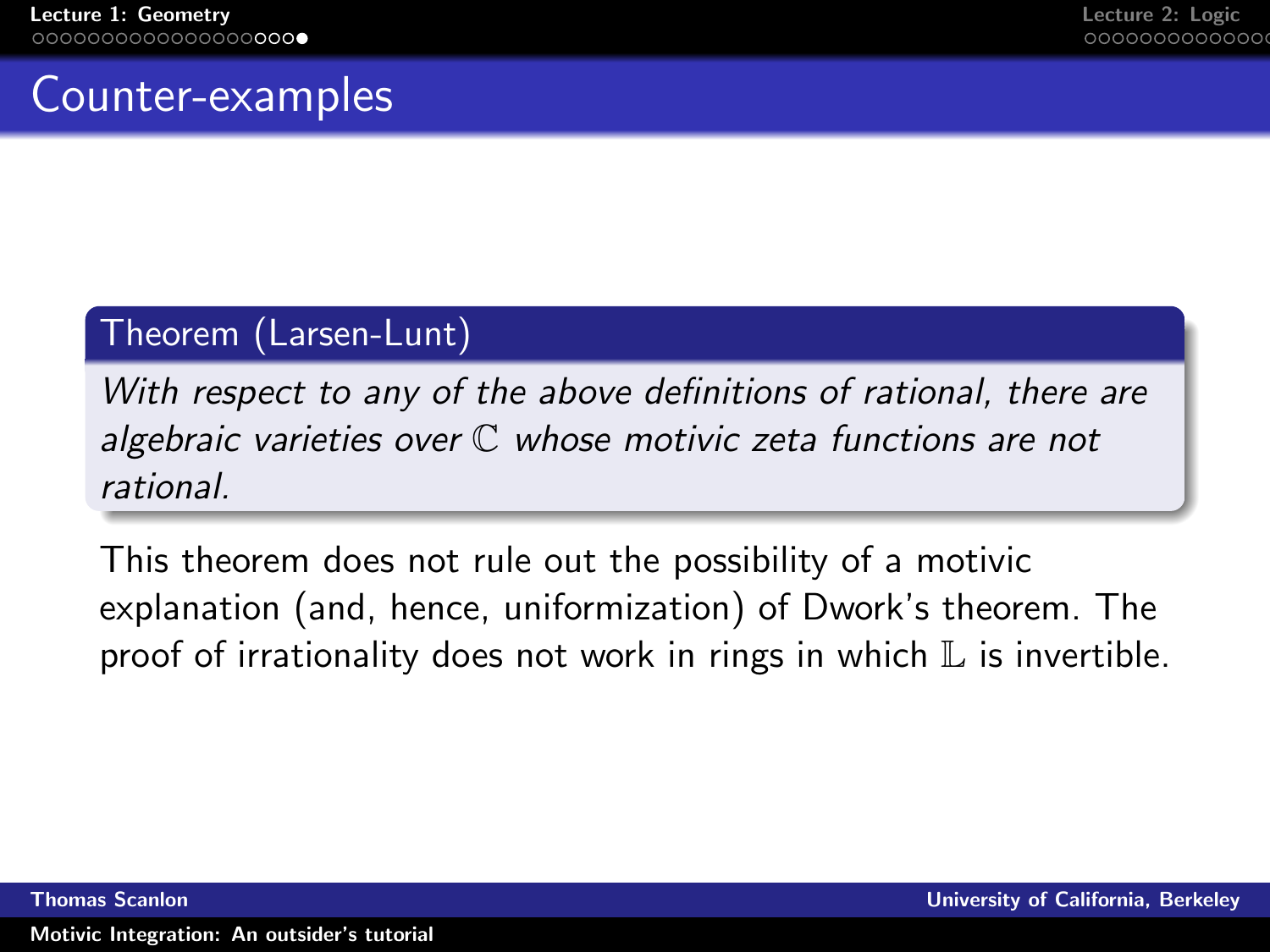### Where does model theory enter?

- At first, mainly through quantifier elimination/cell deomposition theorems used to evaluate integrals.
- Ax-Kochen-Ershov theorems yield uniformities across characteristics.
- Grothendieck (semi-)groups/rings of theories (and associated structures) give a good language for studying comparisons.
- <span id="page-21-0"></span>With the Cluckers-Loeser relative theory and the Hrushovski-Kazhdan ACVF theory, definability replaces measure theory thereby making even the integration theory more "motivic."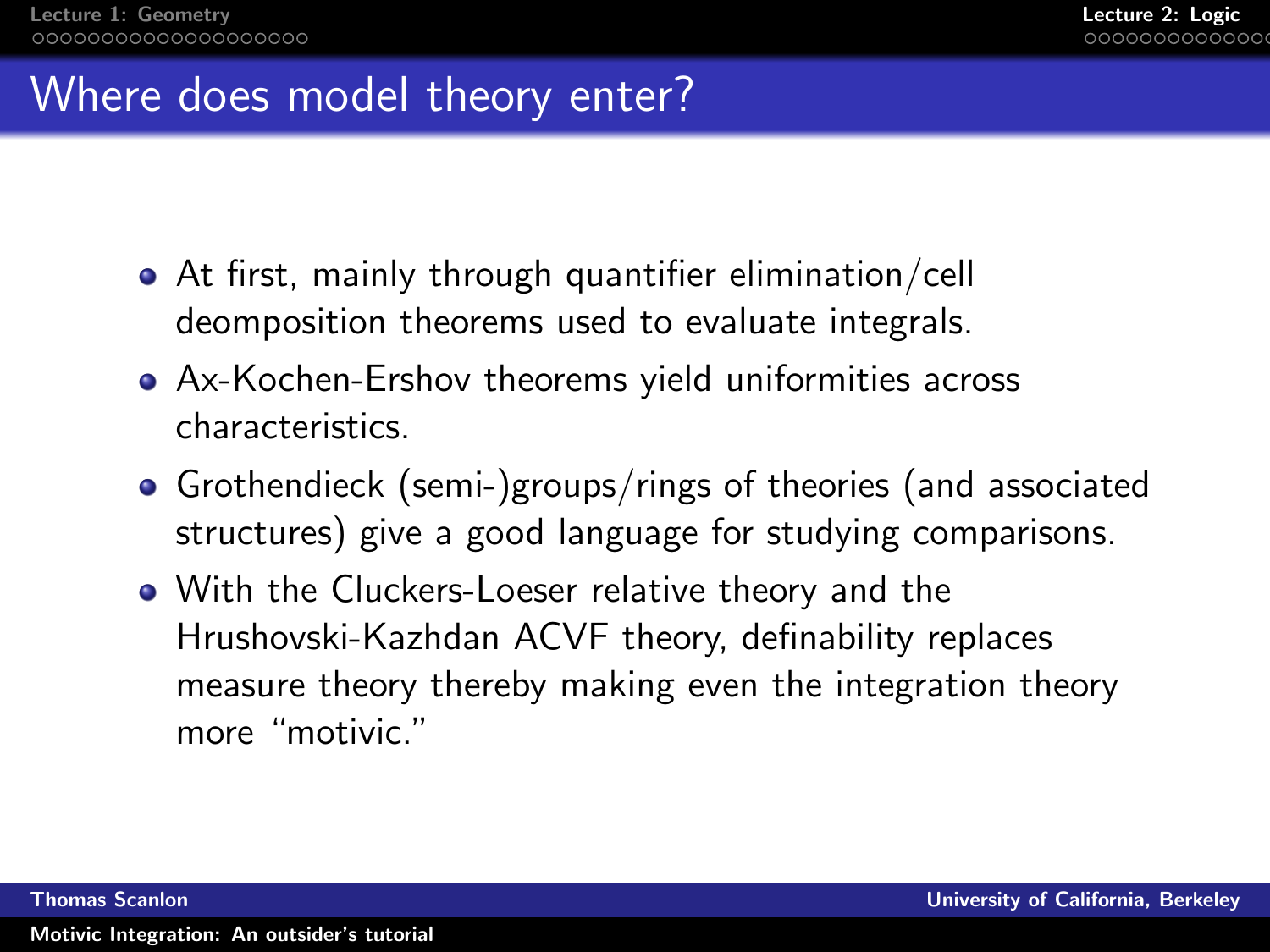# $K_0(T)$

Given a (not necessarily complete) theory T in the language  $\perp$ ,  $K_0(T)$  is the Grothendieck ring of the category of definable sets relative to T.

That is, we treat each formula  $\varphi(x_1, \ldots, x_n) \in \bot$  as an object and set

$$
Mor(\phi, \psi) := \{ [\theta(x; y)]_{\sim} : T \vdash (\forall x)(\forall y)[\theta(x; y) \rightarrow \phi(x) \& \psi(y)] \newline \& (\forall x)[\phi(x) \rightarrow (\exists! y)\theta(x, y)] \}
$$

where  $\theta \sim \vartheta$  just in case  $\mathcal{T} \vdash \theta \leftrightarrow \vartheta$ .

### Remark

For  $K_0(T)$  might not have a multiplicative identity if there is no definable singleton.

[Motivic Integration: An outsider's tutorial](#page-0-0)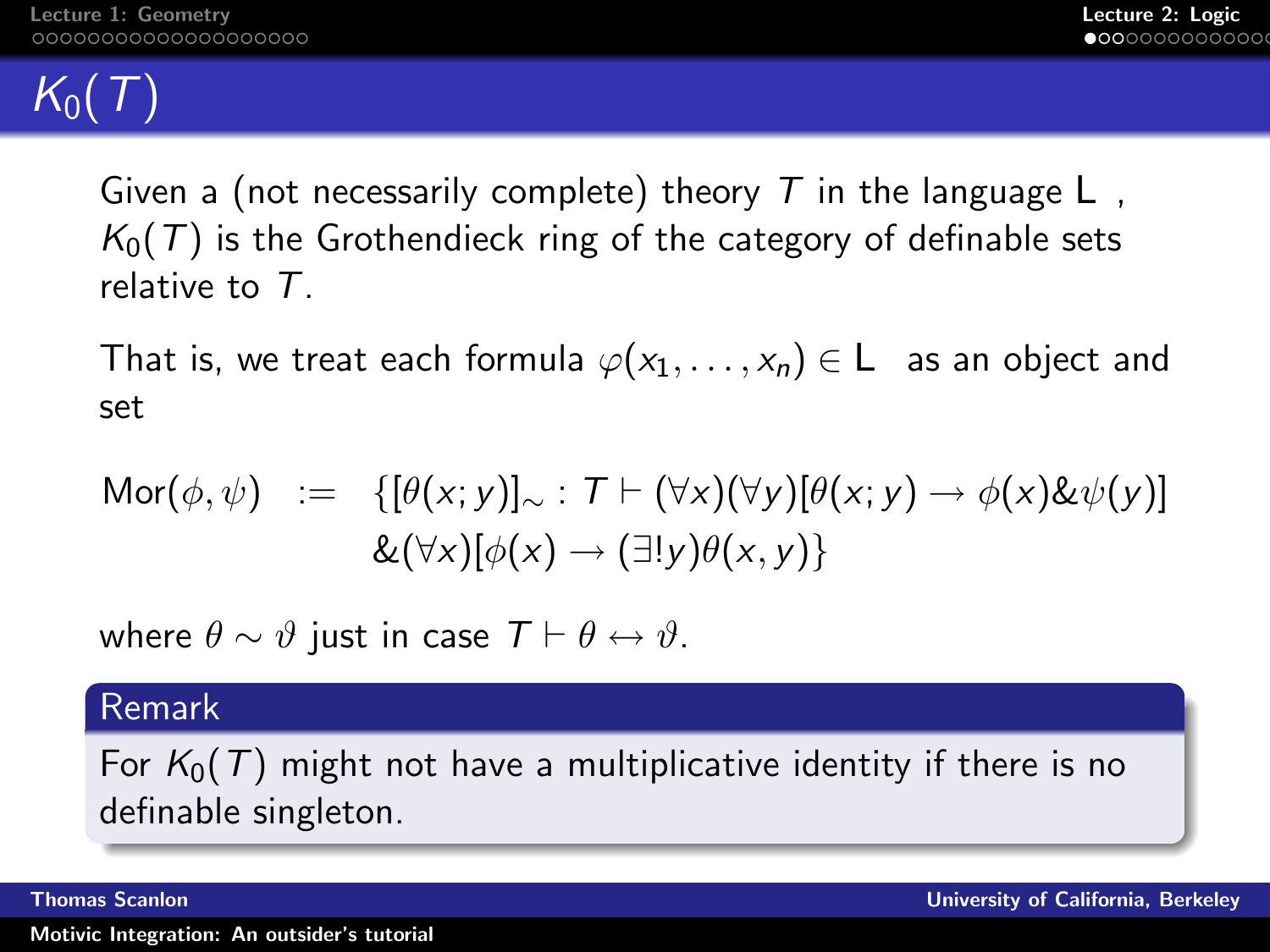# Comparison to geometric Grothendieck rings

- $K_0(ACF_0) = K_0(Var_0)$
- More generally, if K is an algebraically closed field of characteristic zero and  $k$  is a subfield, then  $K_0(\text{Th}(K, +, \times, \{a\}_{a\in k})) = K_0(\text{Var}_k).$
- There is a natural surjective map  $\mathcal{K}_0(\mathsf{Var}_{\mathbb{F}_\rho}) \to \mathcal{K}_0(\mathsf{ACF}_\rho)$ with a nontrivial kernel (as observed by Ambrus Pal).
- $K_0(\text{Th}(\mathbb{Z}, +, 0, 1, <)) = 0$  since  $1 = [{0}] = [x > 0] - [x > 0] = [x > 0] - [x > 1] = 0$  as  $x \mapsto x + 1$  is a definable bijection between  $\{x : x \ge 0\}$  and  $\{x : x > 1\}.$
- $K_0(\text{Th}(\mathbb{O}_p, +, \times, 0, 1)) = 0$  (Cluckers-Haskell)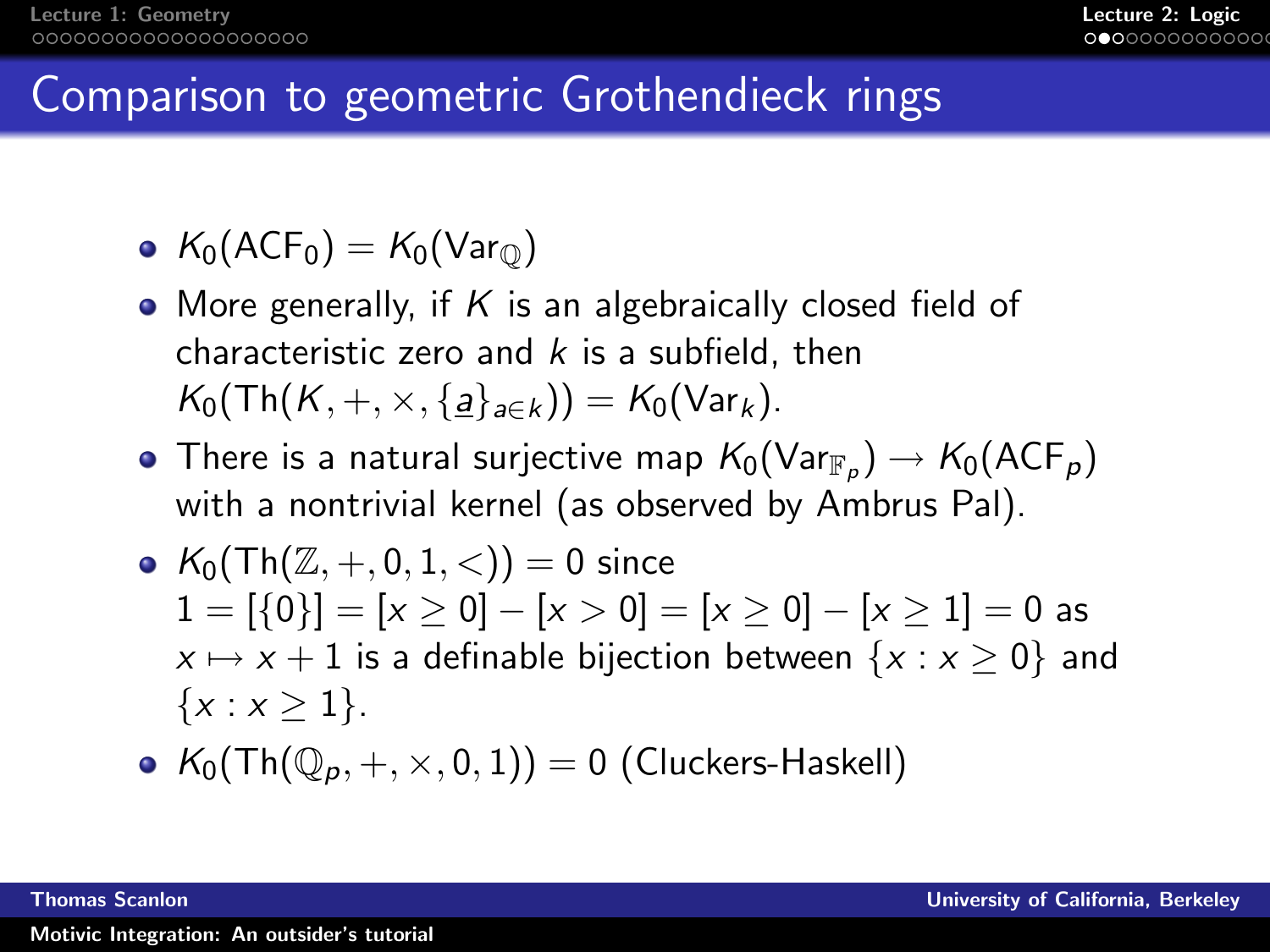## $K_0$  as a functor

If  $\mathcal{T} \subseteq \mathcal{T}'$ , then there is a natural map  $\mathcal{K}_0(\mathcal{T}) \to \mathcal{K}_0(\mathcal{T}').$ 

If we expand the language, then there is a natural map  $\mathcal{K}_0^{\perp}$  (  $\mathcal{T})$   $\rightarrow$   $\mathcal{K}_0^{\perp'}$  (  $\mathcal{T})$  , where we have added a superscript to indicate the language under consideration. This construction is often used when  $\mathcal{L}$   $^{\prime}$  is an expansion of  $\mathcal{L}^{\prime}$  by constants and  $\mathcal{T}^{\prime}$  is  $\mathcal{T}$  together with an atomic diagram in these new constants.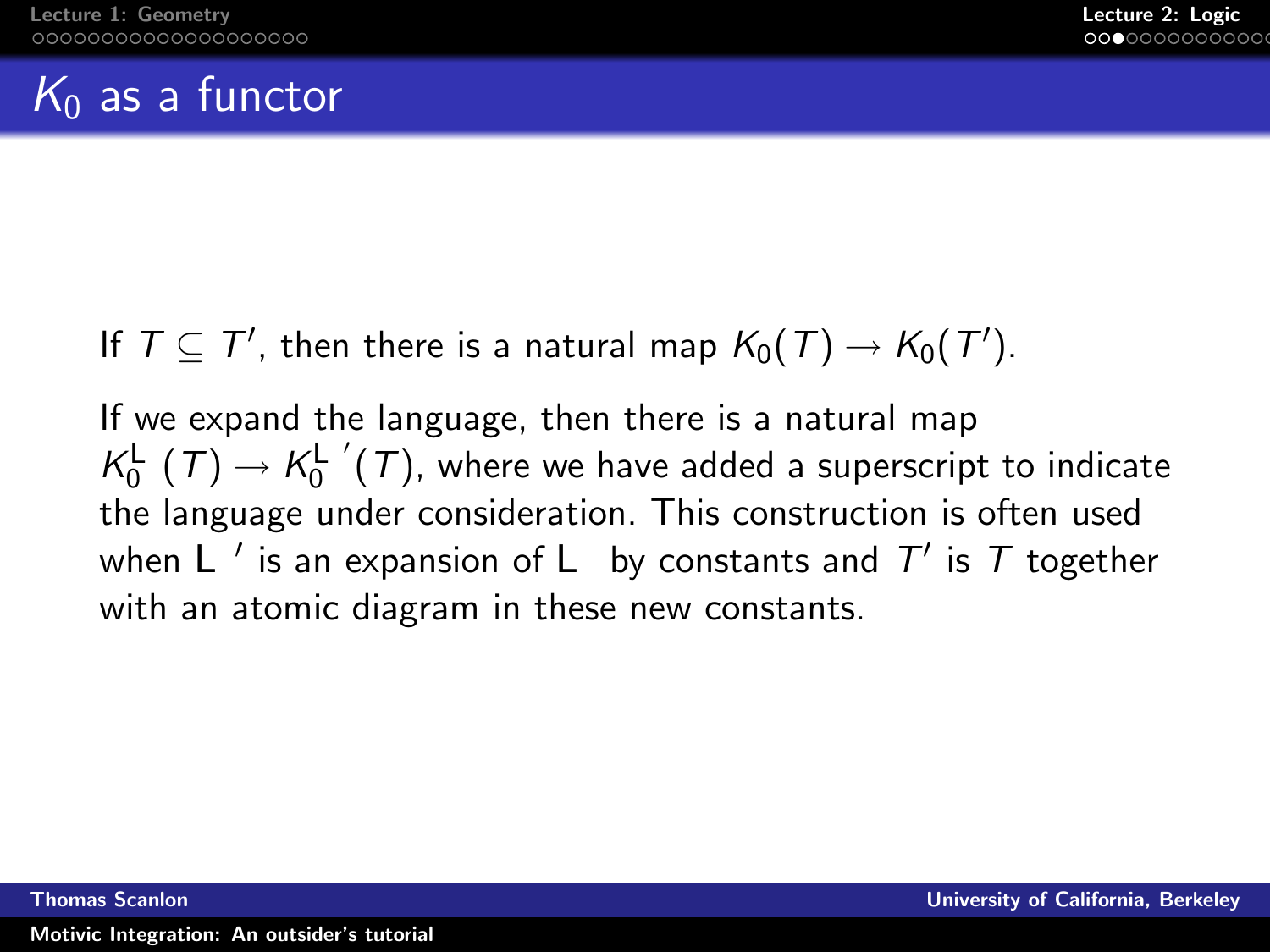### Languages for valued fields

We shall consider two basic languages for valued fields.

- (A variant of) the language of Denef-Pas, a three-sorted language, with sorts for the valued field, the residue field and the value group and for which we are given an angular component function ac :  $K^\times \to k^\times$  where  $K$  is the valued field,  $k$  is the residue field, and ac is a homomorphism extending the reduction map on the units.
- The language of additive-multiplicative congruences, a two-sorted language with a sort for the valued field and a second sort RV to be interpreted as  $K^{\times}/(1+\mathfrak{m})$ .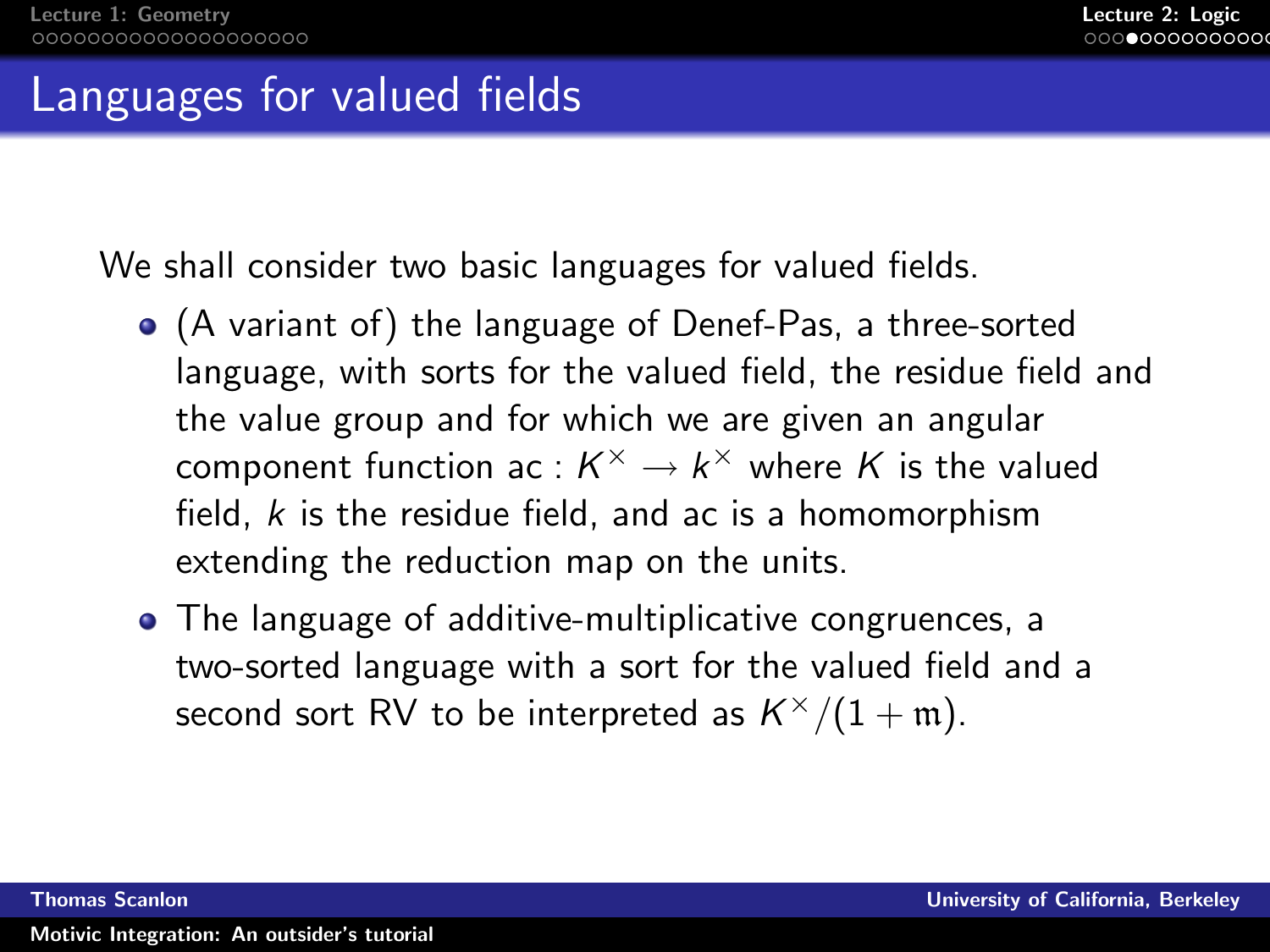### Denef-Pas language in detail

For a valued field  $(K, v)$  we interpret the Denef-Pas language as follows.

- $\bullet$  The sort VF, the valued field, is interpreted as K in the language of rings.
- The sort k, the residue field, is interpreted as the residue field in the language of rings.
- The sort Γ, the value group, is interpreted as the value group in the language of ordered abelian groups,

There are functions  $\pi : VF \rightarrow k \cup {\infty}$  and  $v : VF \rightarrow \Gamma$  for the residue and valuation maps.

There is also a function symbol ac :  $VF \rightarrow k$  for an angular component map. Note that the angular component usually requires an additional choice of structure.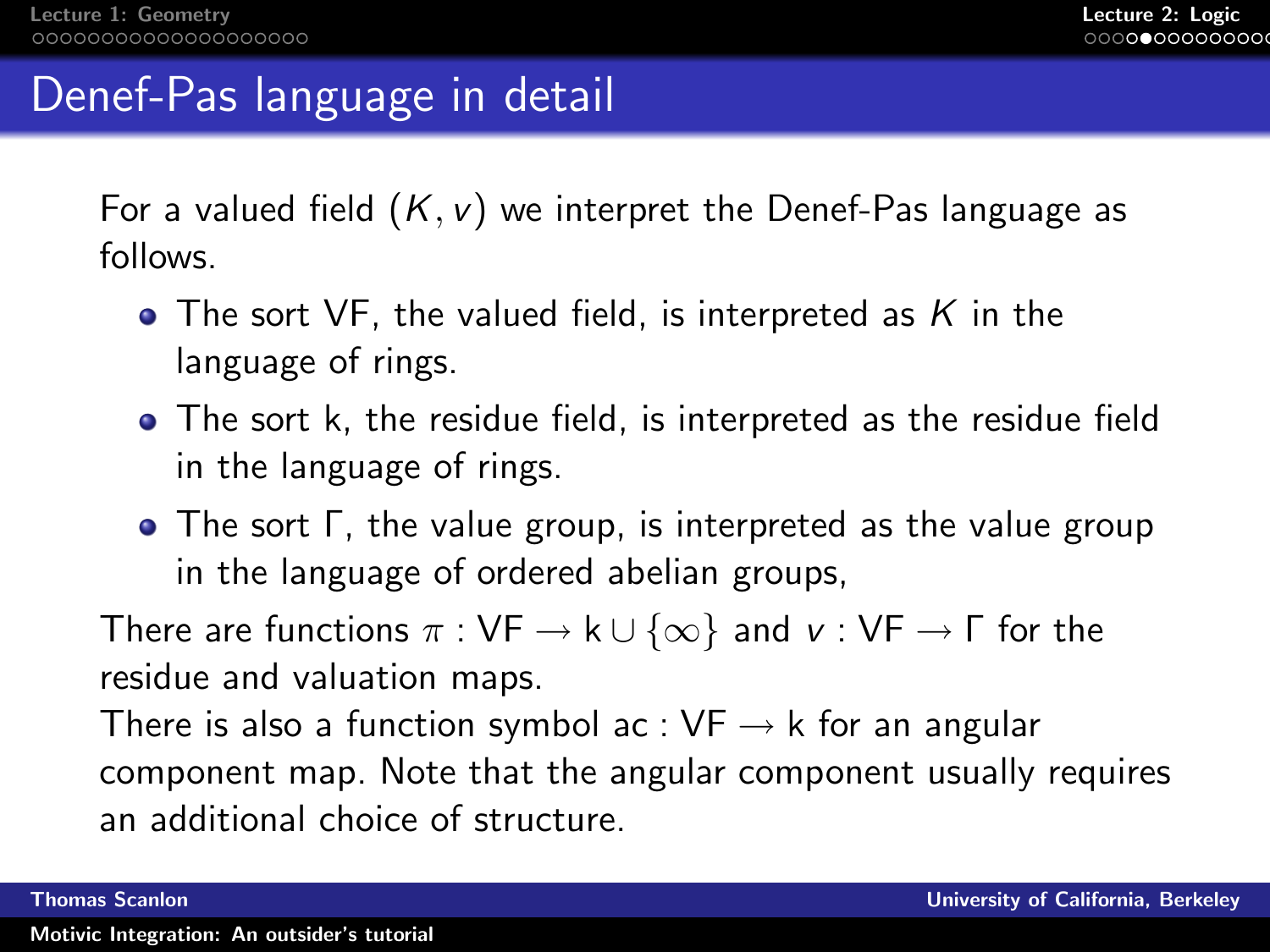### More on the Denef-Pas language

To achieve quantifier elimination in the Denef-Pas language, even for the theories of such structures as  $\mathbb{C}((t))$ , it is necessary to first force quantifier elimination in the residue field and value group sorts.

### Theorem

If  $(K, v, ac)$  is a henselian valued field with an angular component function of residue characteristic zero, then  $Th(K, v, ac)$  eliminates quantifiers relative to k and Γ in the Denef-Pas language.

When we understand the definable sets in the residue field and the value group, quantifier elimination takes a cleaner form. For example, when the value group is elementarily equivalent to  $\mathbb{Z}$ , "relative to Γ" means that we should include divisibility predicates, and when the residue field is algebraically closed there is nothing more to do.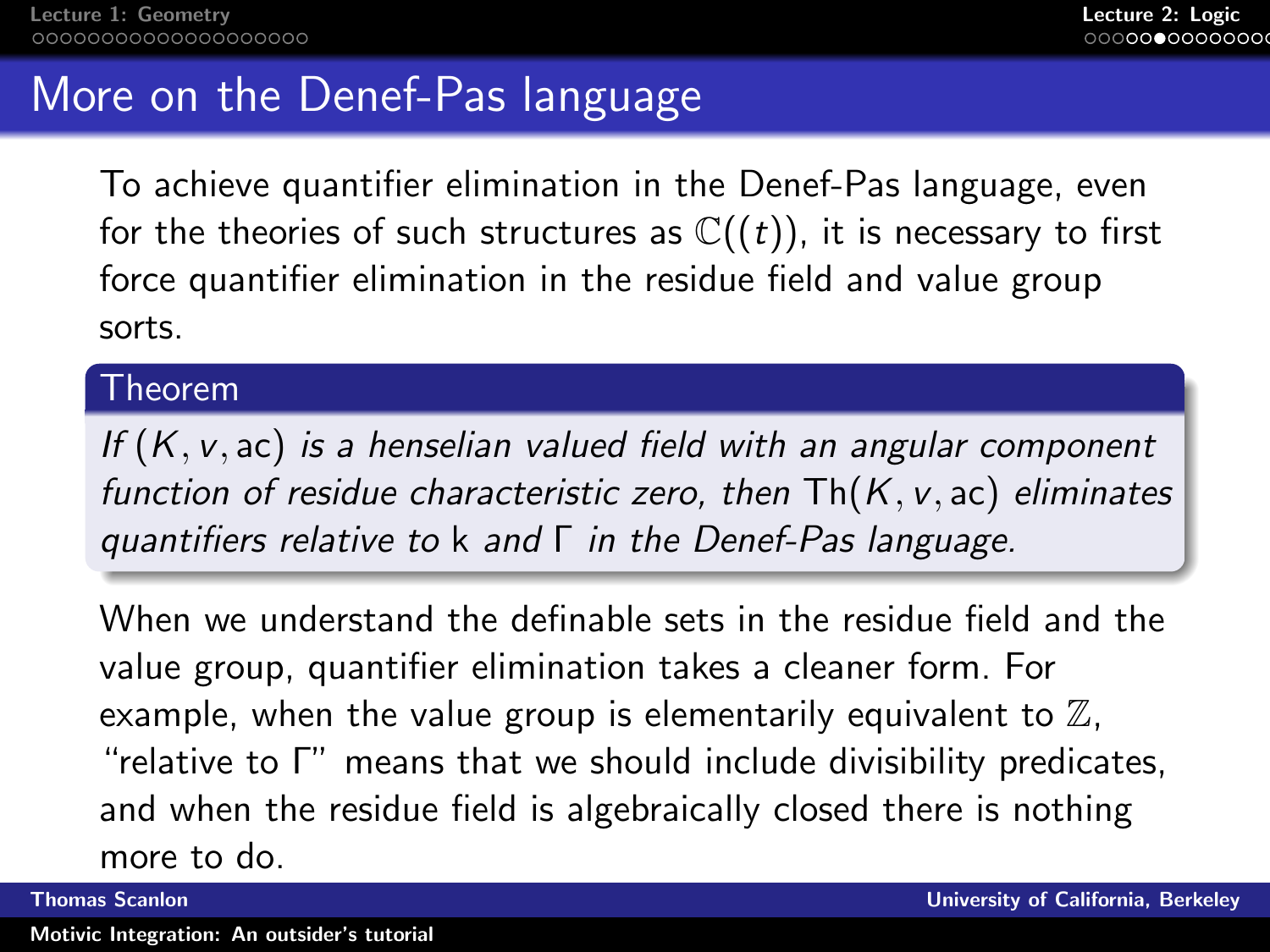# Motivic measure in terms of definable sets

Kontsevich's motivic measures can be regarded as a functions which takes definable subsets of  $\mathbb C[[t]]^n$  to (a completion of a localization of)  $K_0(ACF_{\mathbb{C}})$ .

### Remark

Motivic measures do not give rise to homomorphisms  $K_0(Th(C[[t]]) \rightarrow K_0(ACF_C)$  as, for instance, the measures are not invariant under all definable bijections and are not even defined on unbounded definable sets.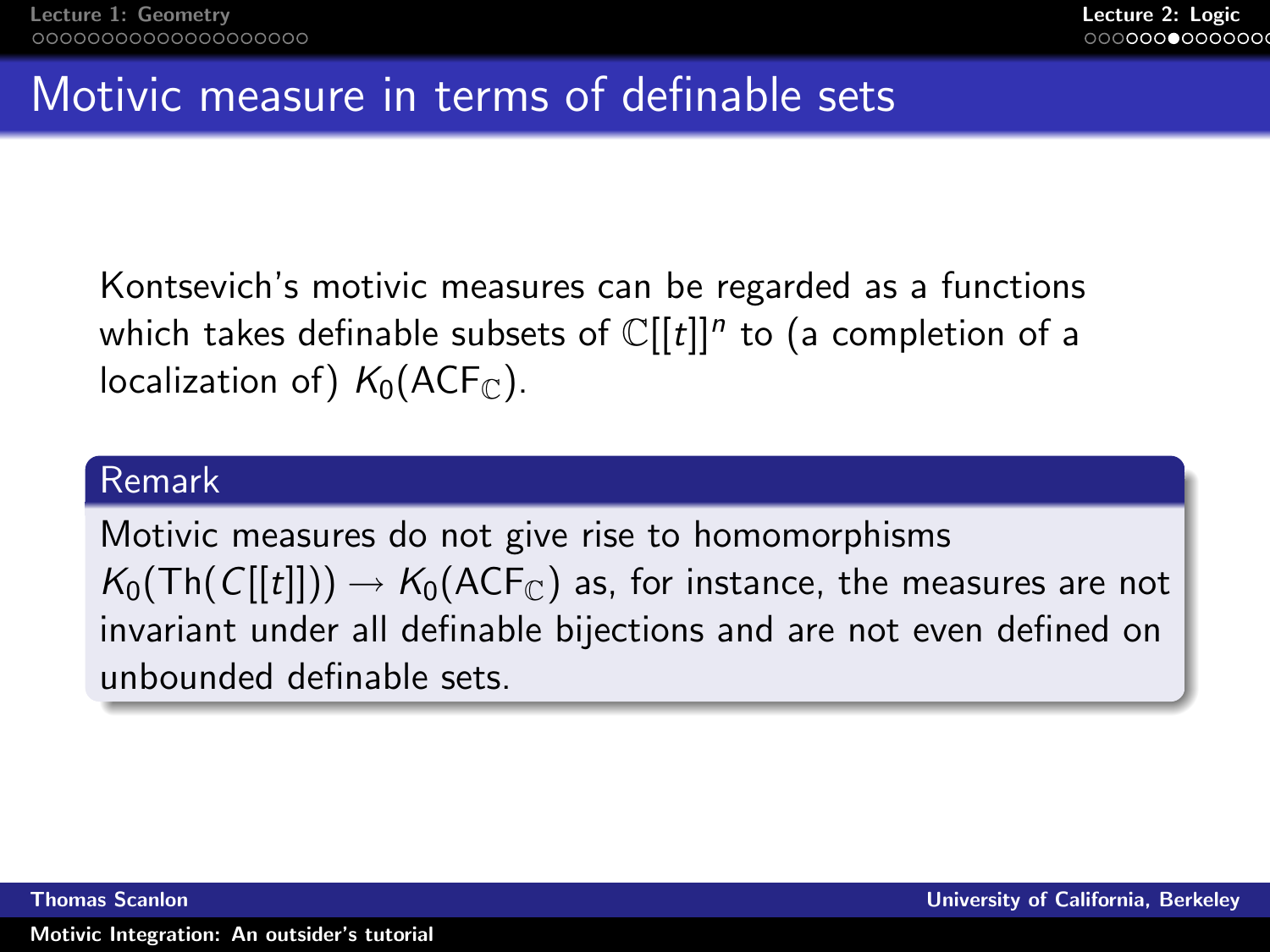### Arithmetic motivic integration

Consider instead the case of  $X$  being an algebraic variety defined over a pseudofinite field k of characteristic zero.

Exactly as with the geometric motivic integration, one can define a measure  $\mu_X$  on the definable subsets of  $X(k[[t]])$  taking values in a completion of the Grothendieck ring of the theory of pseudofinite fields localized by  $\mathbb{L} := [x = x]$ .

The quantifier elimination theorem of Fried-Sacerdote allows one to describe the definable sets in pseudofinite fields in terms of Galois stratifications. The Ax-Kochen-Ershov theorems now give a precise sense in which the theories of  $p$ -adic integration converge to motivic integration.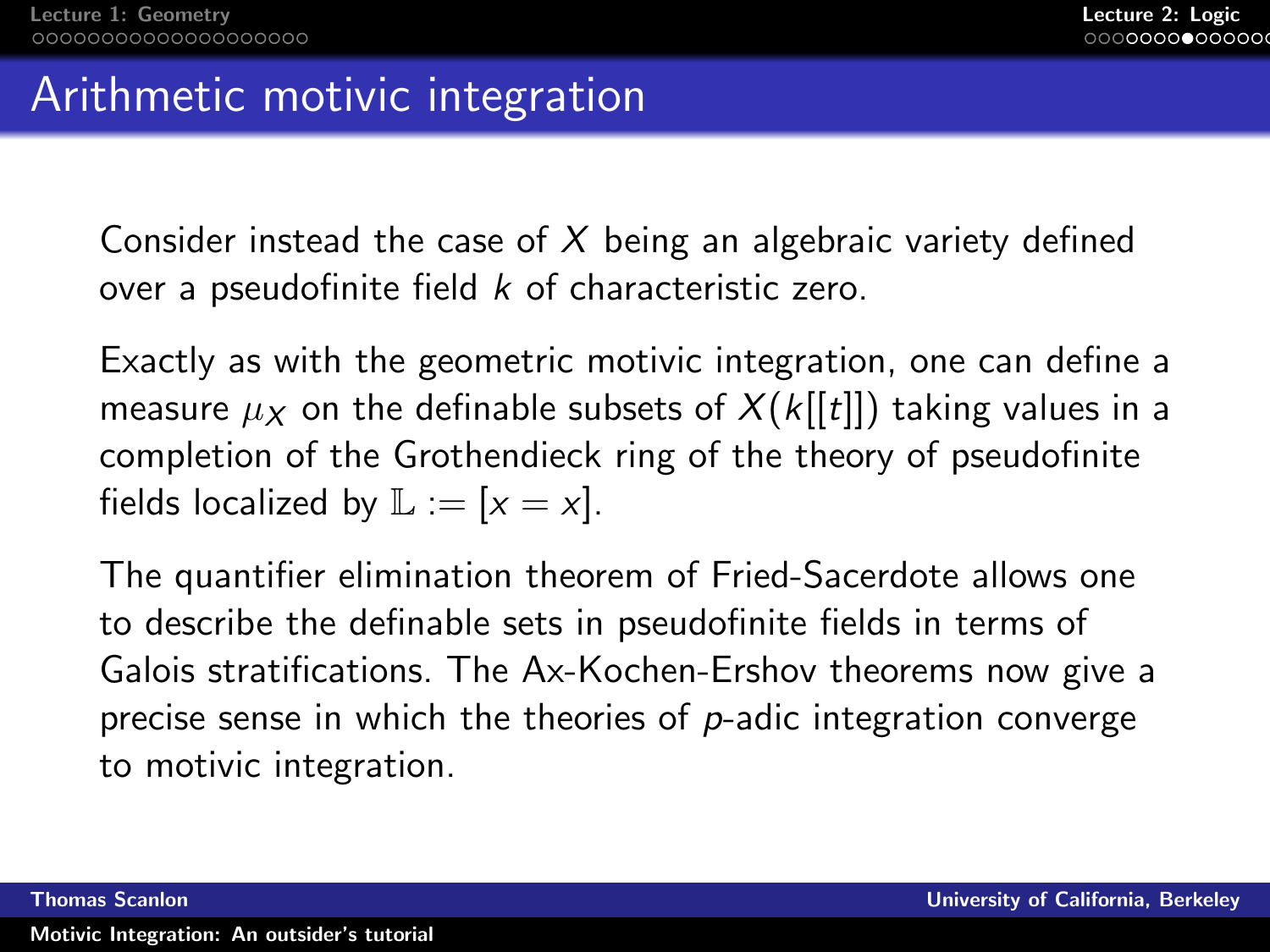### Motivic integration as maps of Grothendieck semi-rings

One of the major innovations of the paper Cluckers & Loeser, Constructible motivic functions and motivic integration, arXiv:math/0410203 is that motivic integrals are realized as homomorphisms from a semigroup of integrable constructible functions, axiomatically described, and via this construction the target ring is presented algebraically without a completion step.

This is a long and deep paper containing many other ideas and I think that the authors would rank their construction of a functorial relative theory of motivic integration as their principal achievement here.

Similar issues are addressed in Hrushovski & Kazhdan, Integration in valued fields, arXiv:math/0510133 with similar though essentially different methods. Let me focus on the Cluckers-Loeser approach to integration as a homomorphism and focus on the role

of the value group in the Hrushovski-Kazhdan theory.<br>Thomas Scanlon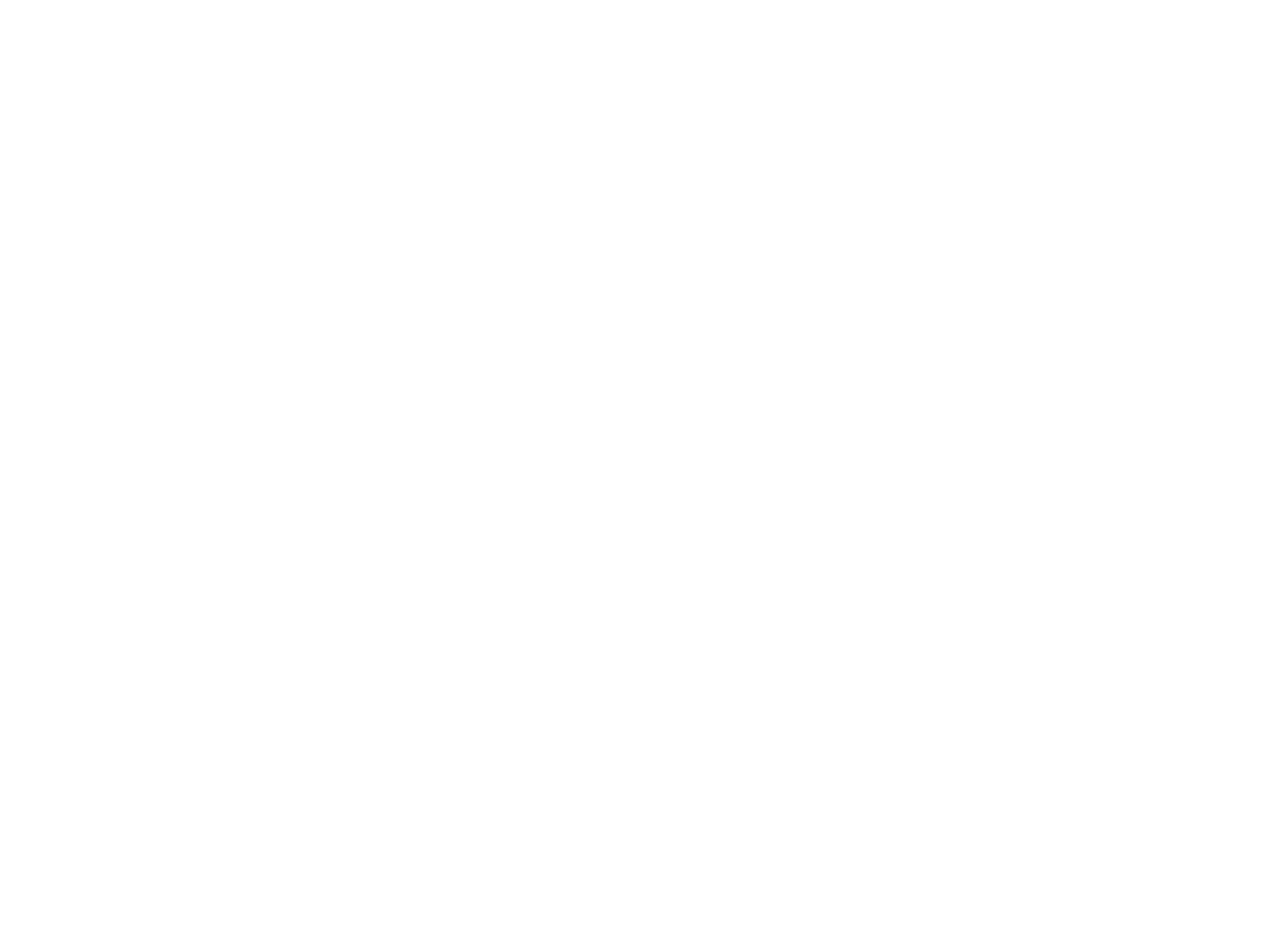# The ring A

Let 
$$
\mathbf{A} := \mathbb{Z}[\mathbb{L}, \mathbb{L}^{-1}, \{\frac{1}{1-\mathbb{L}^n} : n \in \mathbb{Z}_+\}]
$$

If L is any field and  $q \in L^{\times}$  is not a root of unity, then there is a ring homomorphism  $\vartheta_q : \mathbf{A} \to L$  given by  $\mathbb{L} \mapsto q$ .

Define

$$
\mathsf{A}_+:=\{a\in\mathsf{A}:\vartheta_q(a)\geq 0\text{ for every real number }q>1\}
$$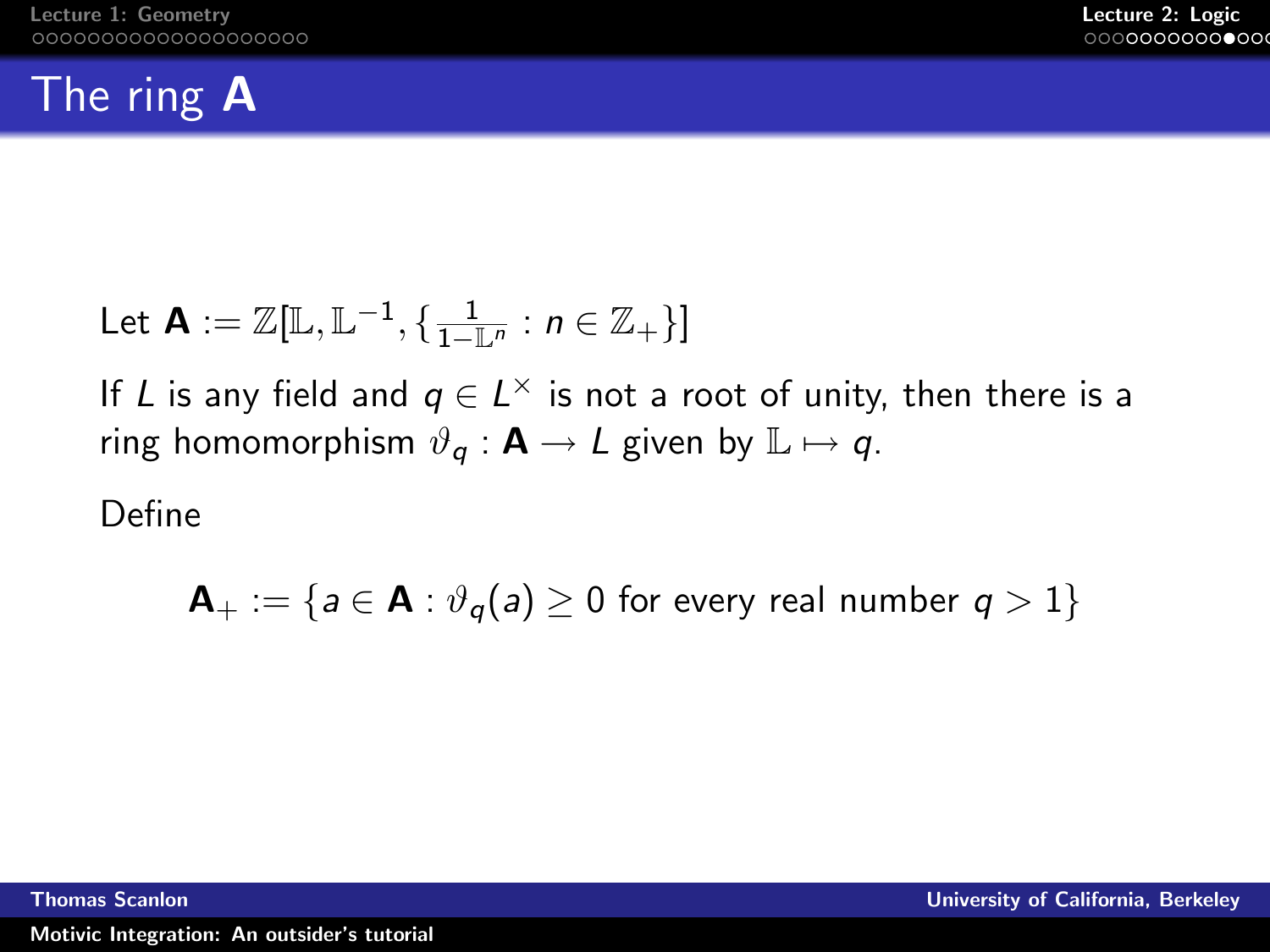### Constructible motivic functions

For  $S = (\varphi, (X, X, r)) \in GDef$ , the ring  $P(S)$ , of constructible Pressburger functions on  $S$ , is the subring of the ring of functions from  $\varphi$  to **A** generated by

- constant functions.
- the characteristic functions of definable subsets of  $\varphi$ ,
- definable functions  $\alpha : \varphi \to \mathbb{Z}$ , and
- functions of the form  $x \mapsto {\mathbb L}^{\beta(x)}$  where  $\beta : \varphi \to {\mathbb Z}$  is definable.

 $P_+(S)$  is the sub-semi-ring of  $P(S)$  consisting of those functions all of whose values lie in  $A_{+}$ .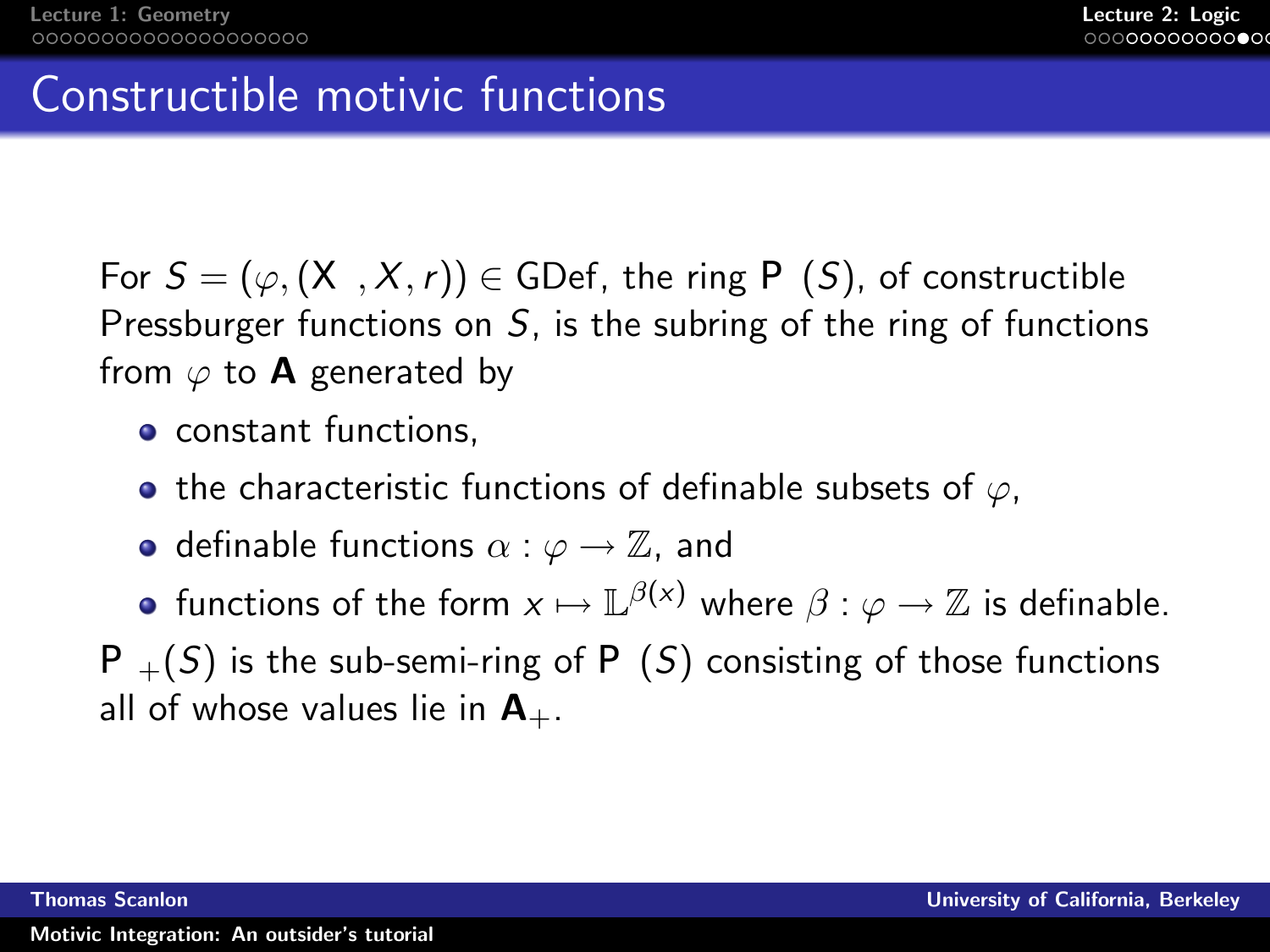# **Summability**

We say that a sequence  $\langle a_i\rangle_{i=0}^\infty$  of elements of  ${\mathbf A}$  is summable if for each real number  $q>1$  the series  $\sum_{n=0}^{\infty} |\vartheta_{q}(a_{i})|$  converges.

Note that to say that the sequence is summable does not mean that  $\sum_{n=0}^{\infty} a_i \in \mathbf{A}$ .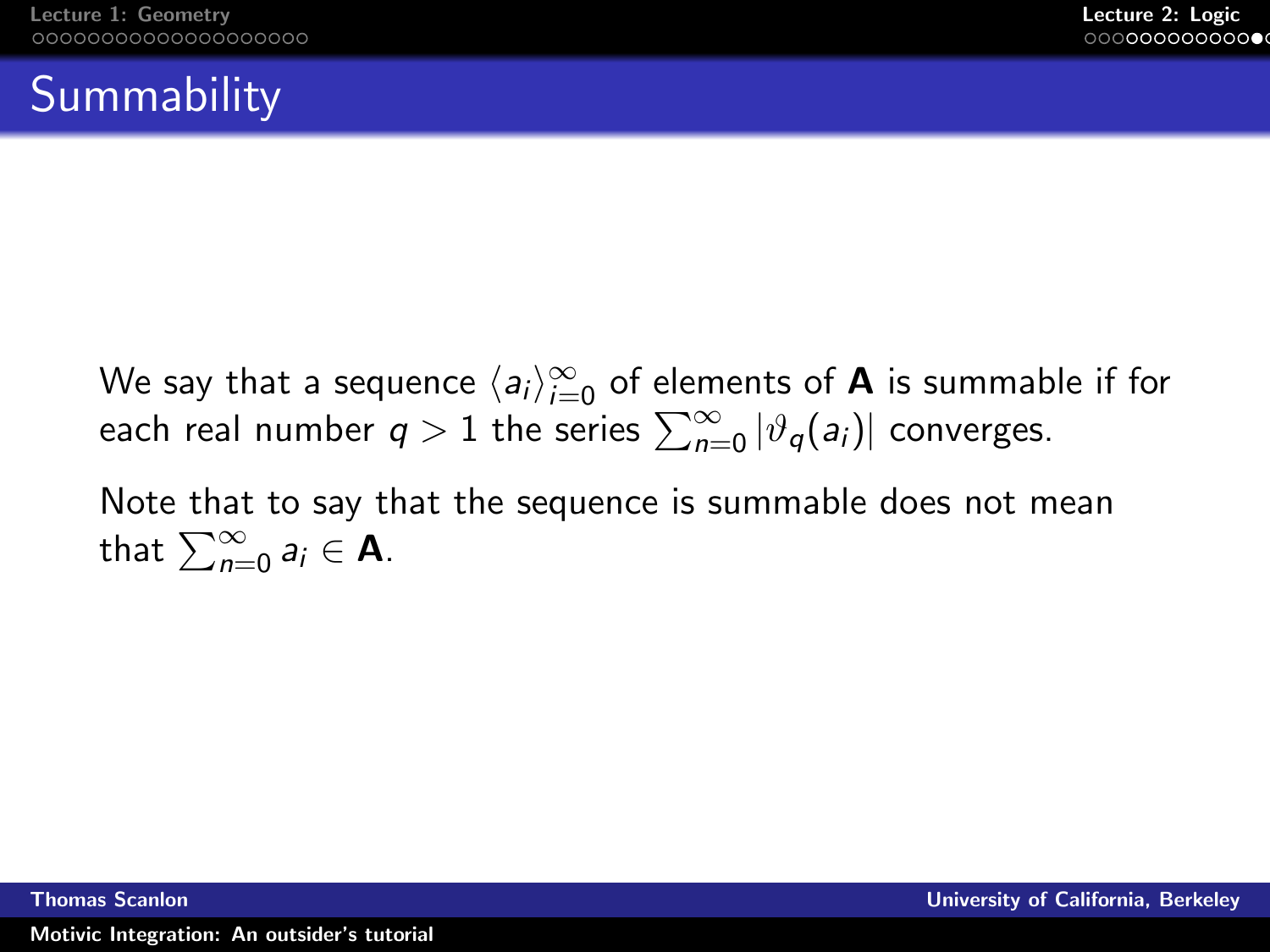# Integration over  $\mathbb{Z}^r$

For  $S$  a definable subassignment we say that  $\varphi \in P\left( S\times \mathbb{Z}^{r}\right)$  is S-integrable if for every point  $s \in S$  the sequence  $\langle \varphi(s; i) : i \in \mathbb{Z}^r \rangle$ is summable and write  $\mathit{l}_S\mathit{\supseteq} (S\times \mathbb{Z}^r)$  for the set of  $S\text{-integrable}$ functions.

### Theorem

There is a unique homomorphism  $\mu_S: I_S P(S \times \mathbb{Z}^r) \to P(S)$  so that for every  $q > 1$ ,  $s \in S$ , and  $\varphi \in I_S \cap (S \times \mathbb{Z}^r)$ 

$$
\vartheta_q(\mu(\varphi)(s)) = \sum_{i \in \mathbb{Z}^r} \vartheta_q(\varphi(s,i))
$$

- Key observation: via quantifier elimination, reduce to computing (derivatives) of geometric series.
- Thus, when computing sums over definable sets in the value group, it is not necessary to perform a completion step.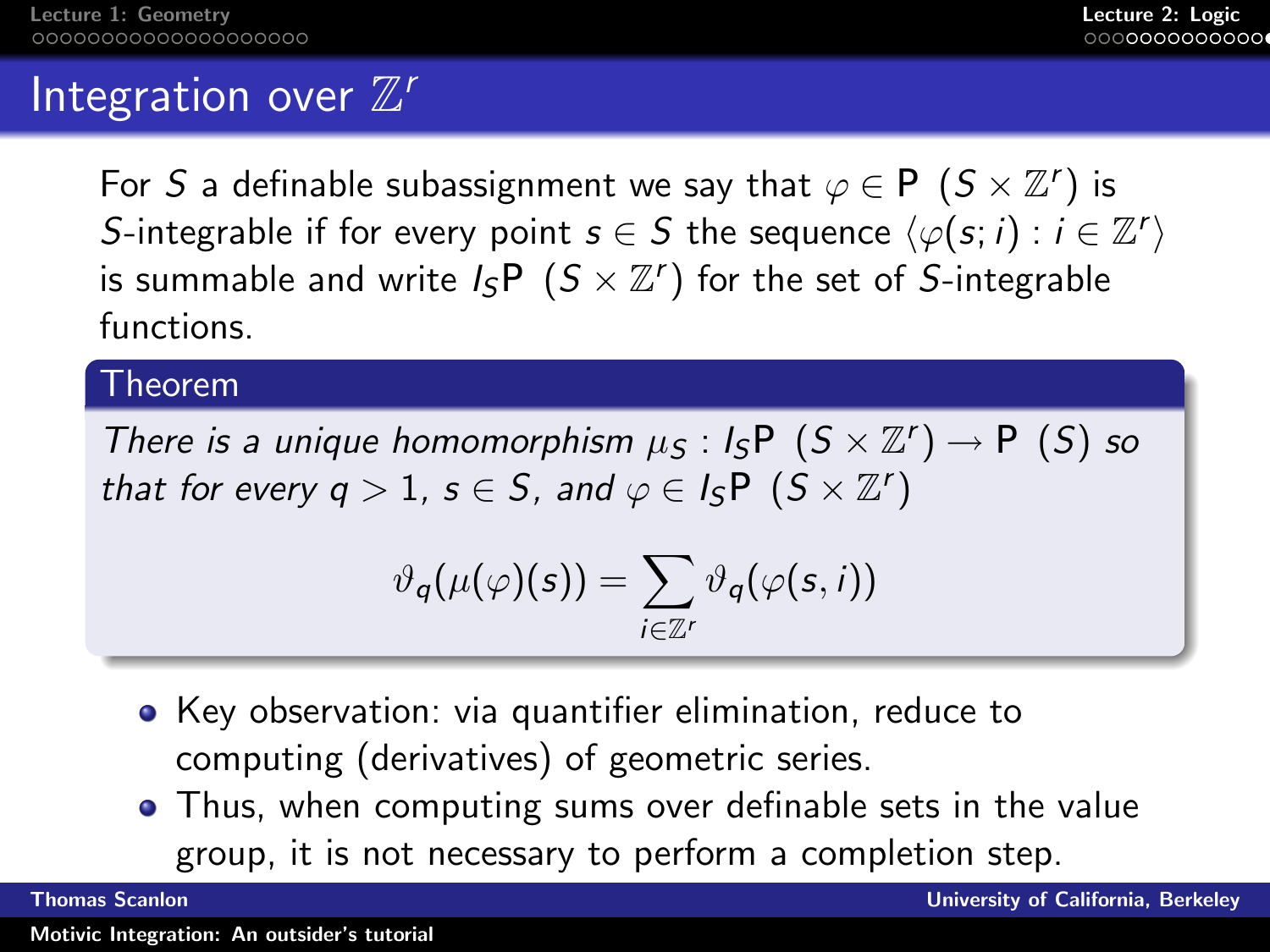### Constructible motivic functions

For S a definable subassignment, RDef<sub>S</sub> is the category of definable subassignments of  $S \times k^n$   $(n \in \mathbb{N})$ .

We define the semi-ring of positive constructible motivic functions on S to be

$$
\text{C}_{+}(S):=\text{SK}_{0}(\text{RDef}_{S})\otimes_{\mathbb{N}[\mathbb{L}-1]} \mathbf{A}_{+}
$$

where by " $SK<sub>0</sub>$ " we mean the Grothendieck semi-ring.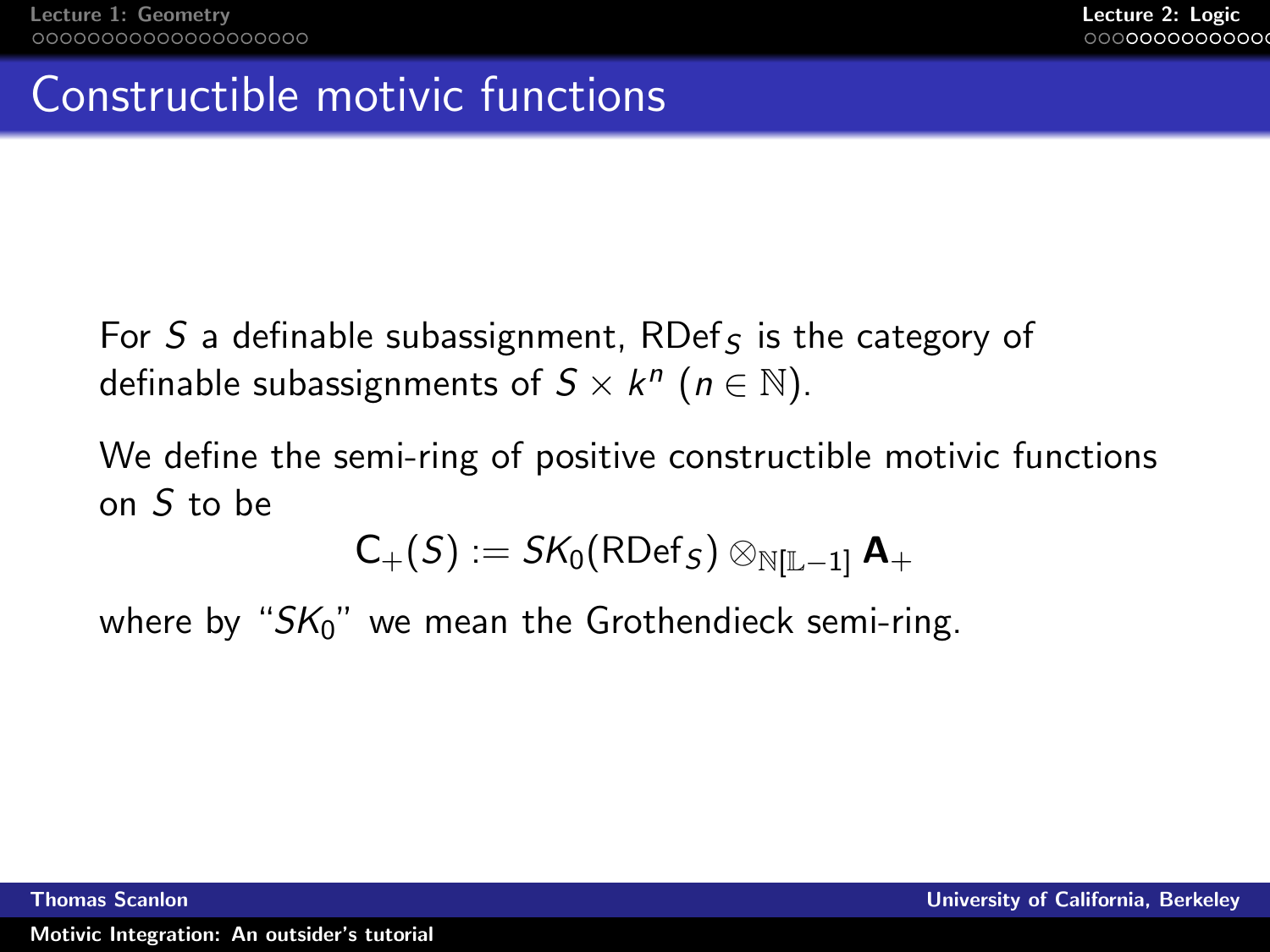## Integration of constructible motivic functions

One can define the notion of a volume forms on S which have the shape

$$
\mathsf{g}\mathbb{L}^{-\operatorname{ord}_t(f)}|\omega|
$$

where  $g \in C_{+}(S)$ ,  $f : S \to VF$  is definable, and  $\omega$  is an algebraic volume form on the Zariski closure of S. As with Weil's p-adic measures, there are canonical volume forms on definable subassignments.

Integration against this canonical volume form gives a homomorphism of semi-rings  $C_+(S) \to SK_0(T) \otimes_{N[\mathbb{L}-1]} \mathbf{A}_+$ .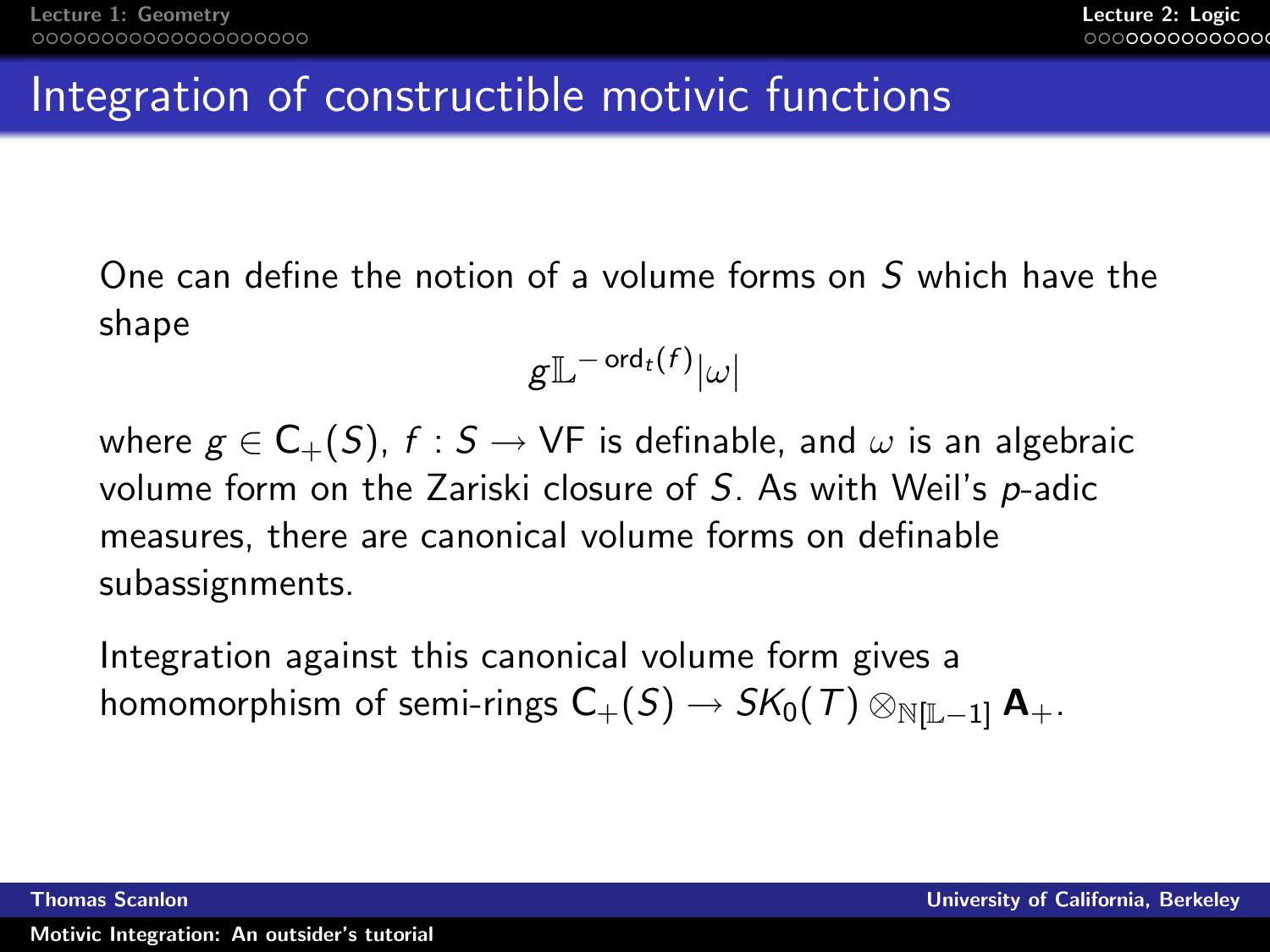# Motivic integration over algebraically closed valued fields

In the Hrushovski-Kazhdan theory, motivic measures are defined on definable sets in algebraically closed fields of residue characteristic zero.

The theory of nontrivially valued algebraically closed fields has quantifier elimination (say, in the three-sorted language of valued fields without the angular component). It follows that many of the results on motivic integration in ACVF may be specialized back to the Cluckers-Loeser theory.

However, in the case of ACVF motivic integration, the integrals take their values in Grothendieck (semi-)rings associated to RV-structures, not merely of the residue field.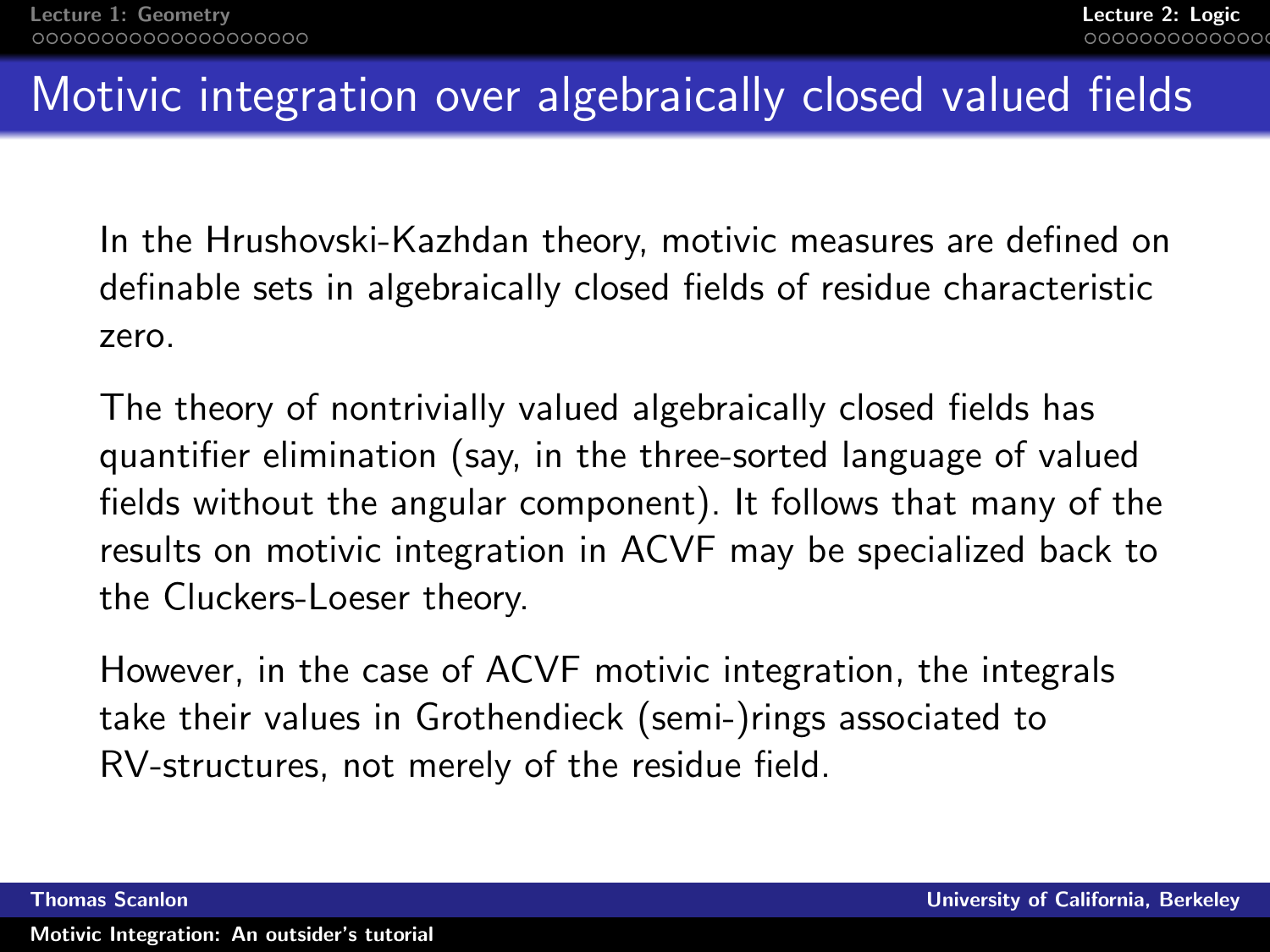### Additive-multiplicative congruences in detail

For  $(K, v)$ , the language of additive-multiplicative congruences has two sorts, VF to be interpreted as the valued field in the language of rings as before and RV to be interpreted as  $\mathcal{K}^{\times}/(1+\mathfrak{m})$  where  $m := \{x \in K : v(x) > 0\}$  the maximal ideal of the ring of integers in  $K$  and the sorts are connected via the natural quotient map  $rv:VF \rightarrow RV.$ 

There is more than one reasonable choice for the language on RV, but we take

- a binary function symbol for multiplication,
- a 2-place relation  $V$  to be interpreted as  $V(x, y) \leftrightarrow V(\widetilde{x}) \leq V(\widetilde{y})$  for any  $\widetilde{x}$  and  $\widetilde{y}$  with  $rv(\widetilde{x}) = x$  and  $rv(\tilde{v}) = v$ , and
- a 3-place relation A defined by  $A(x,y,z) \leftrightarrow (\exists \widetilde{x})(\exists \widetilde{y})[r\mathsf{v}(\widetilde{x})=x \& r\mathsf{v}(\widetilde{y})=y \& r\mathsf{v}(\widetilde{x}+\widetilde{y})=z]$ <br>Thomas Scanlon University of California,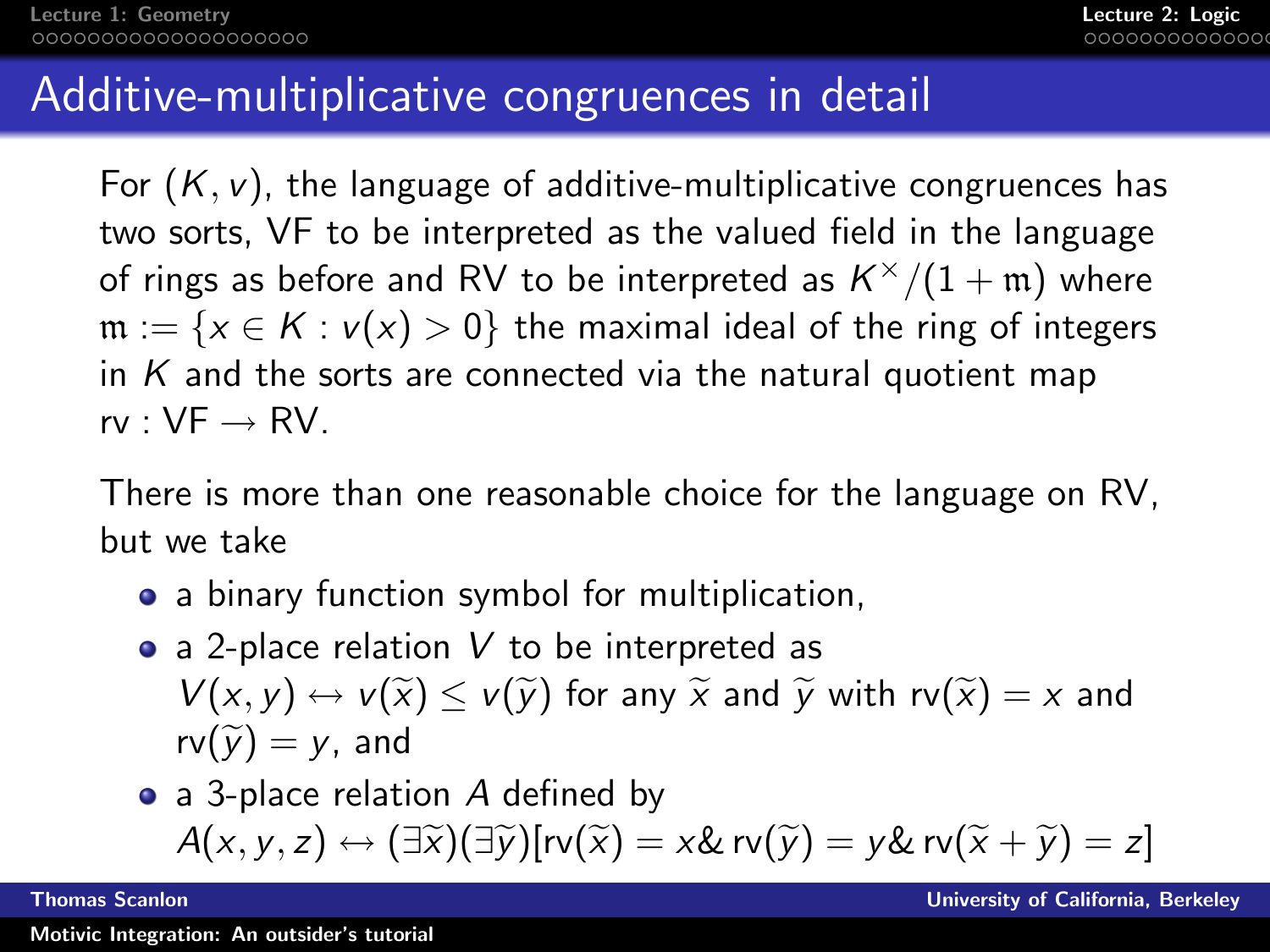### More on additive-multiplicative congruences

- As with the Denef-Pas language, for Henselian fields of residue characteristic zero, one has elimination of quantifiers relative to RV.
- In mixed characteristic, the same holds provided that one includes higher RV-structures:  $\mathsf{RV}_n(\mathsf{K}) := \mathsf{K}^\times/(1+m\mathfrak{m})$  for all  $n \in \mathbb{Z}_+$ .
- The advantage of RV over the Denef-Pas language is that the passage from a one-sorted theory of a valued field to its RV-structure is always a definable expansion, but the Denef-Pas language requires a nontrivial choice of an angular component and thereby changes the class of definable sets.
- The problem is that

1  $\begin{array}{ccc} \text{---} & k^{\times} & \text{---} \end{array}$  RV  $\begin{array}{ccc} \swarrow & \text{---} & \text{0} \end{array}$  is a definably nonsplit extension and the structure on RV might be somewhat unfamiliar.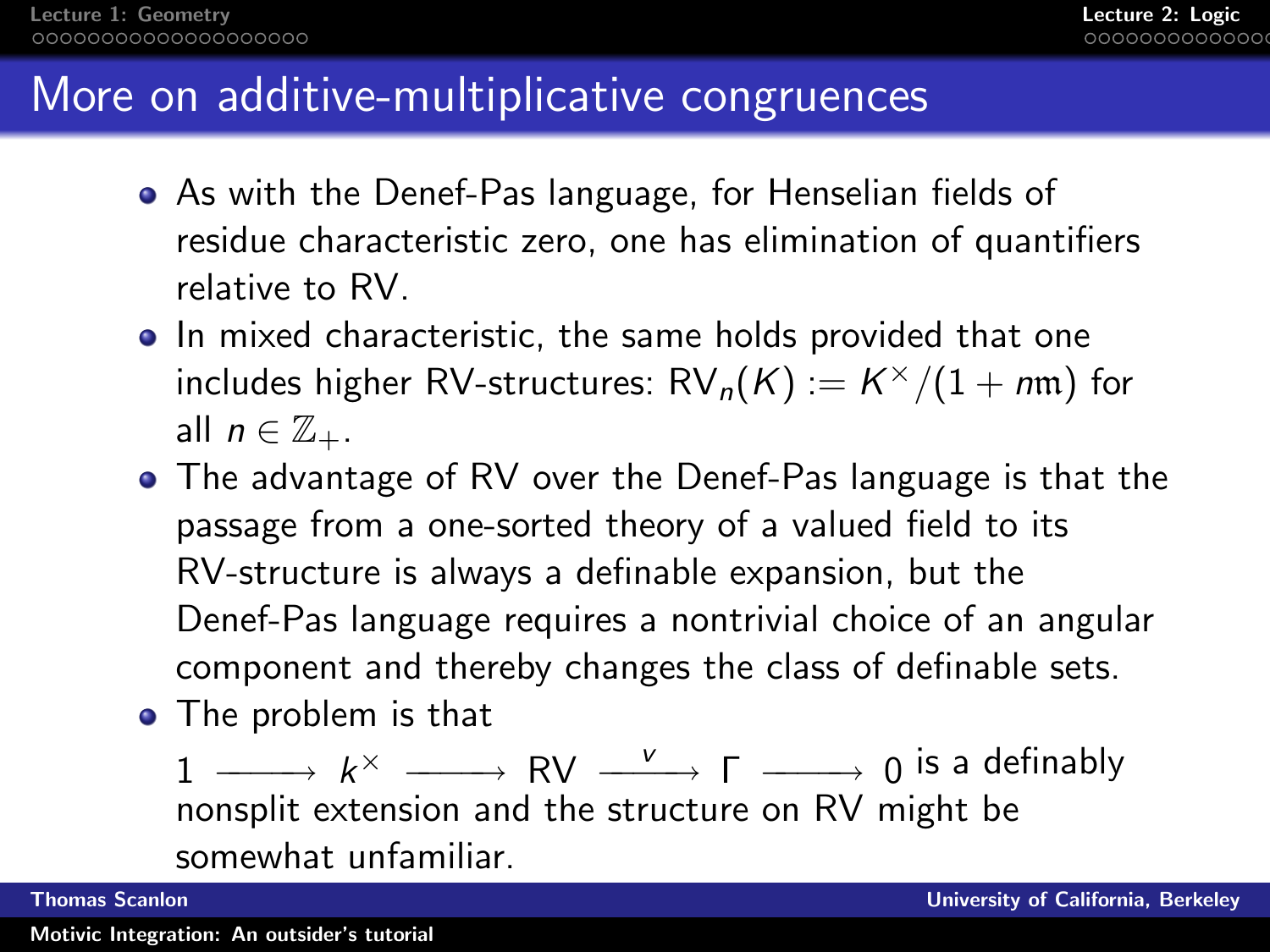# Lifting from RV to VF

Of course, if  $X\subseteq (\mathsf{VF}^\times)^m$  is a definable set, then  $\mathsf{rv}(X)\subseteq \mathsf{RV}^m$  is definable in RV. In some sense, we can reverse this operation.

Let VF[n] be the category of definable sets  $X \subseteq VF^m \times RV^{\ell}$  which admit finite-to-one definable maps to  $\mathsf{VF}^n$ . The morphisms are definable maps.

Let RV[n] be the category of pairs  $(X, f)$  where  $X \subseteq \text{RV}^m$  is definable and  $f: X \to \mathsf{RV}^n$  is definable and finite to one with morphisms  $(X, f) \rightarrow (Y, g)$  being definable bijections.

For  $(X, f) \in \text{RV}[n]$  define

$$
\mathbb{L}(X,f):=\{(x_1,\ldots,x_n,y)\in VF^n\times X:(rv(x_1),\ldots,rv(x_n))=f(y)\}
$$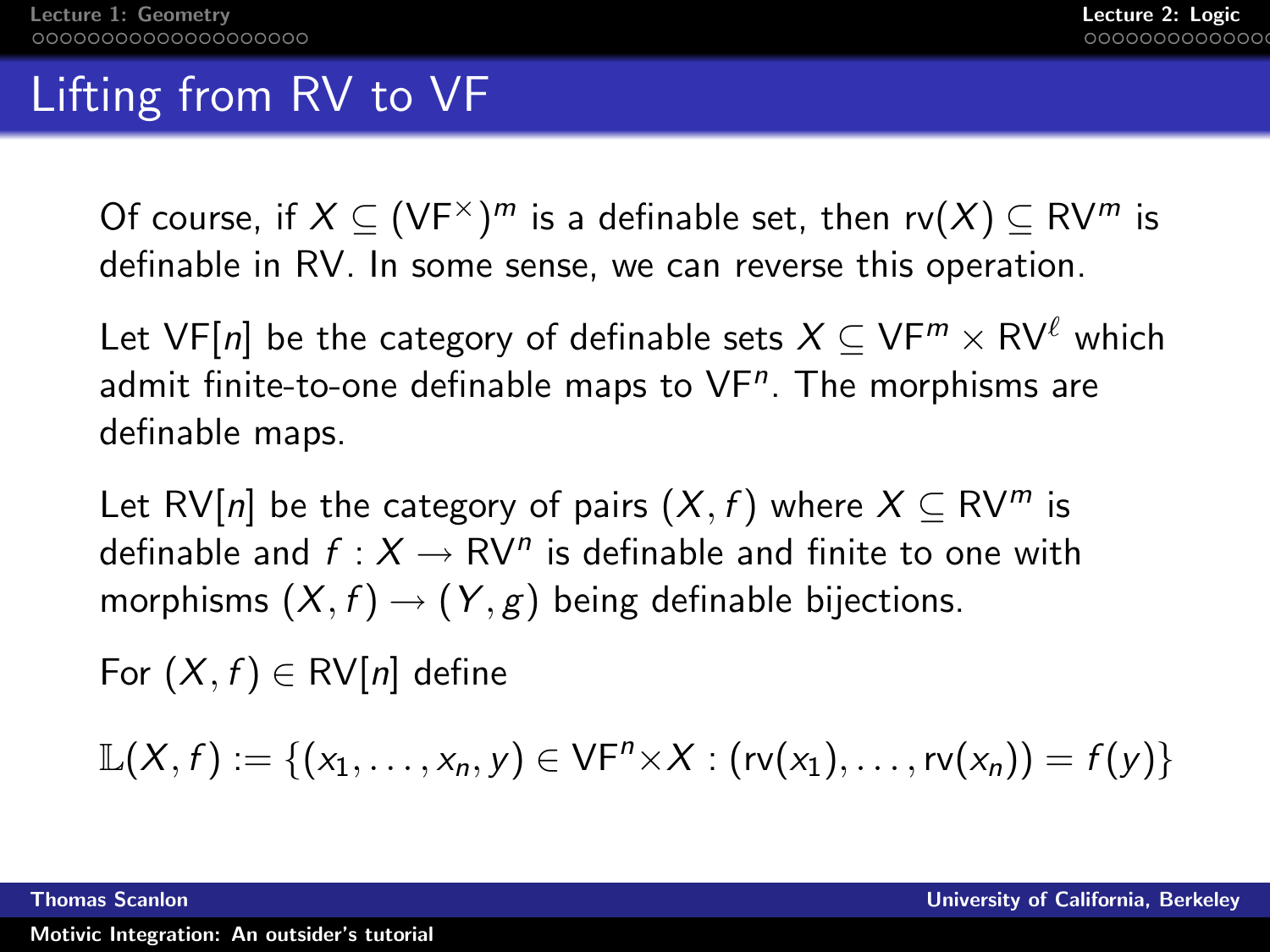# From RV to VF

### Theorem

Writing 
$$
SK_0(RV) := \bigoplus SK_0(RV[n])
$$
 and  
\n $SK_0(VF) := \bigoplus SK_0(VF[n])$ , the maps  $\mathbb{L}: RV[n] \rightarrow VF[n]$  induce a  
\nsurjective map of semi-rings  $\mathbb{L}: SK_0(RV) \rightarrow SK_0(VF)$ 

Moreover, the kernel is generated by a single relation:

$$
[1]_1=[1]_0+[(0,\infty)]_1
$$

where

• 
$$
[1]_0 = [(\{1\}, 1 \mapsto *)] \in \text{RV}[0]
$$

- $[1]_1 = [(\{1\}, 1 \mapsto 1)] \in \text{RV}[1]$ , and
- $[(0, \infty)]_1 = [(\{x \in \text{RV} : v(x) > 0\}, id)] \in \text{RV}[1]$

Similar results are true for variants of these categories including those with volume forms.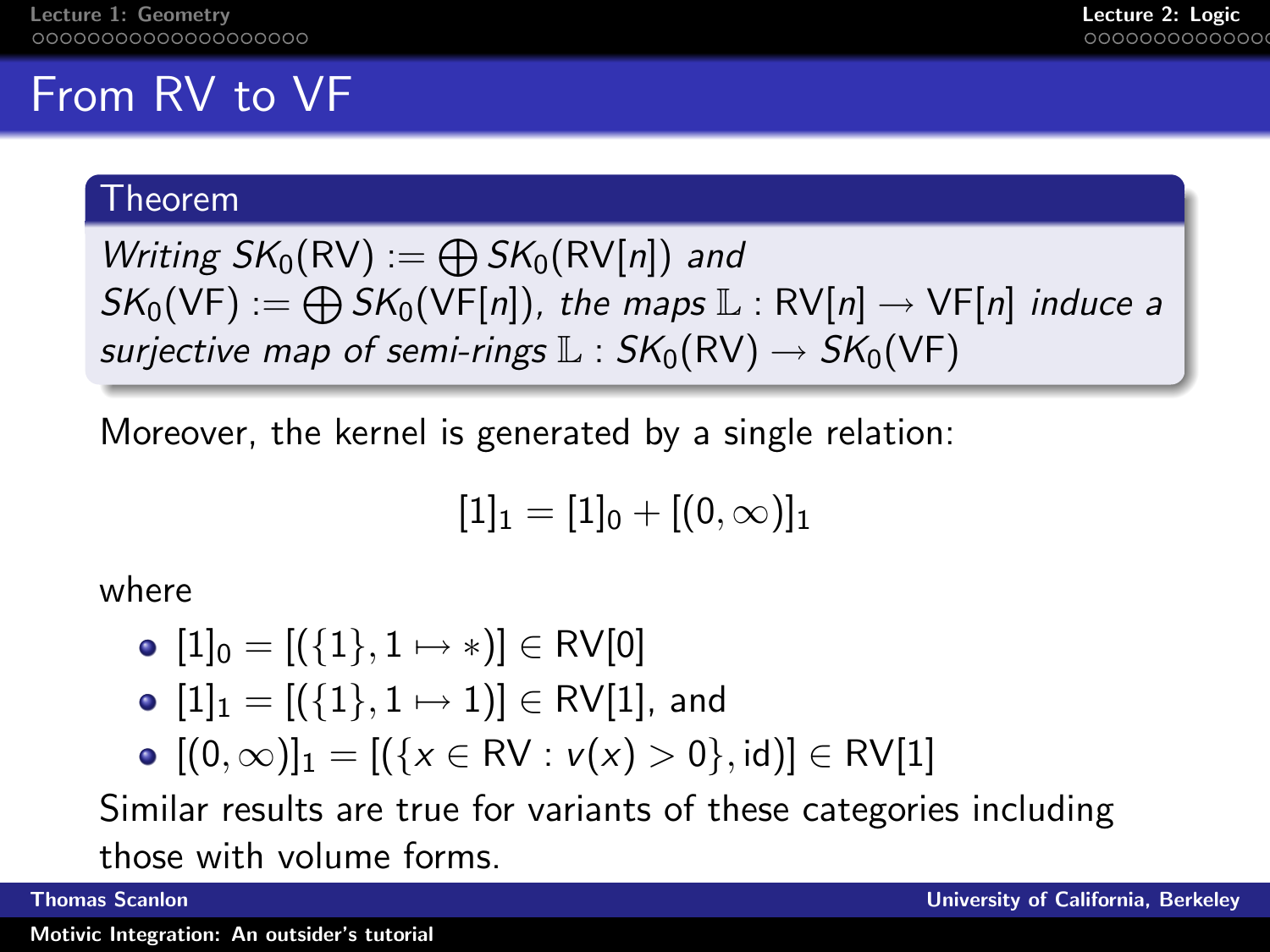# What is  $SK_0(RV)$ ?

### Theorem

Working over a model,  $SK_0(RV) \cong SK_0(k) \otimes SK_0(\Gamma)$ .

- Dropping the hypothesis of a model as a base,  $SK_0(RV) \cong SK_0(RES) \times_{SK_0(\Gamma^{finite})} SK_0(\Gamma)$  where RES is the subcategory of RV of sets internal to k and Γfinite is the subcategory of finite definable sets.
- $\bullet$  SK<sub>0</sub>(k) may be understood in terms of algebraic varieties over the residue field while  $SK_0(\Gamma)$  encodes geometrical algebra, at least over a model.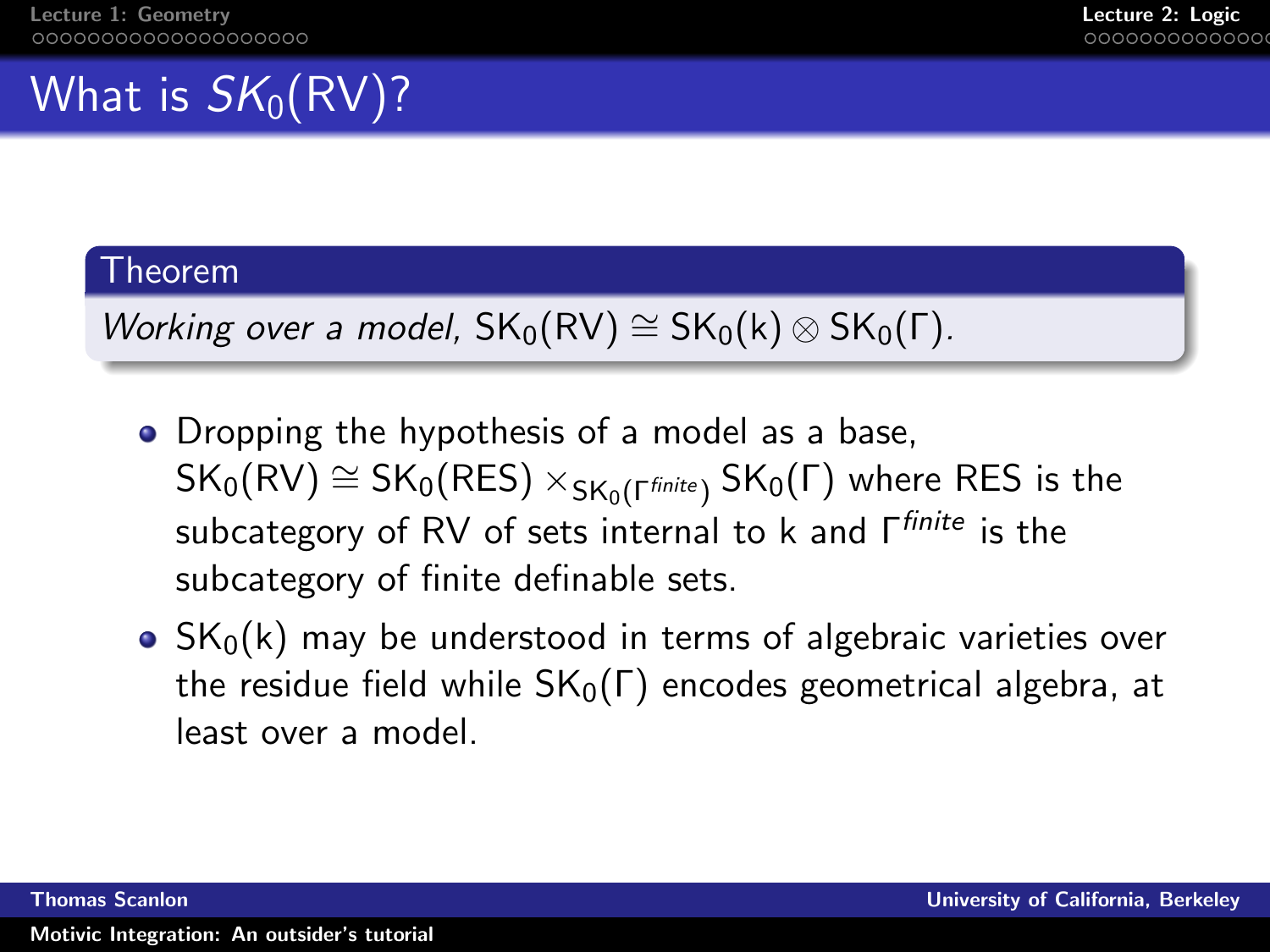# What have I ignored?

Even for the works I have sketched, I have omitted most of the material ranging from fundamental technical issues (such as, how do we understand equality of the classes of definable sets over different parameter sets?) to major theorems (such as the construction of a relative theory of motivic integration). A couple highlights follow.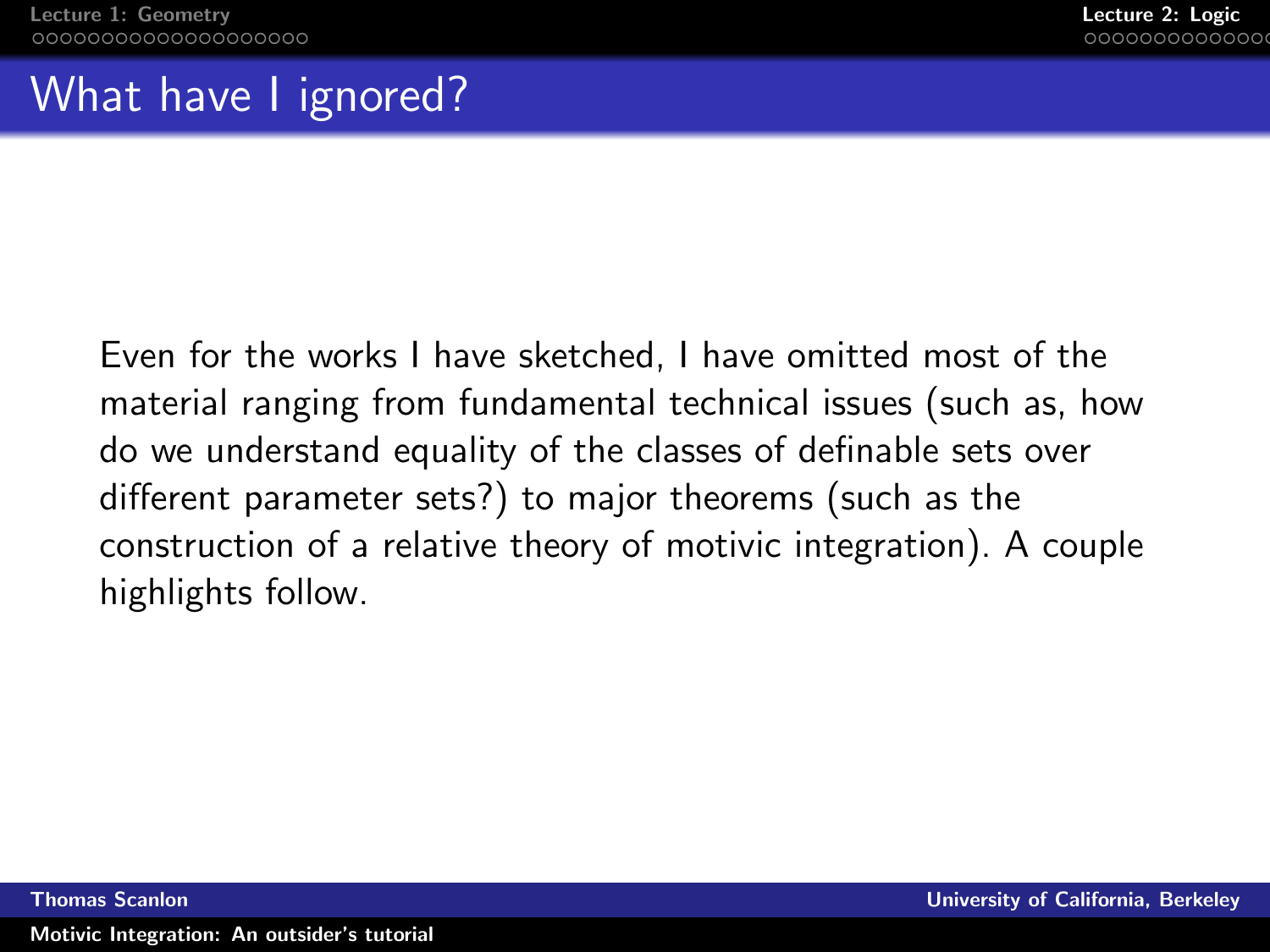## Motivic integration for more complicated functions

Exponential sums and the corresponding  $p$ -adic exponential integrals do not fit into the standard version of motivic integration. However, by expanding the target rings for the motivic integrals, it is possible to make sense of motivic exponential integrals.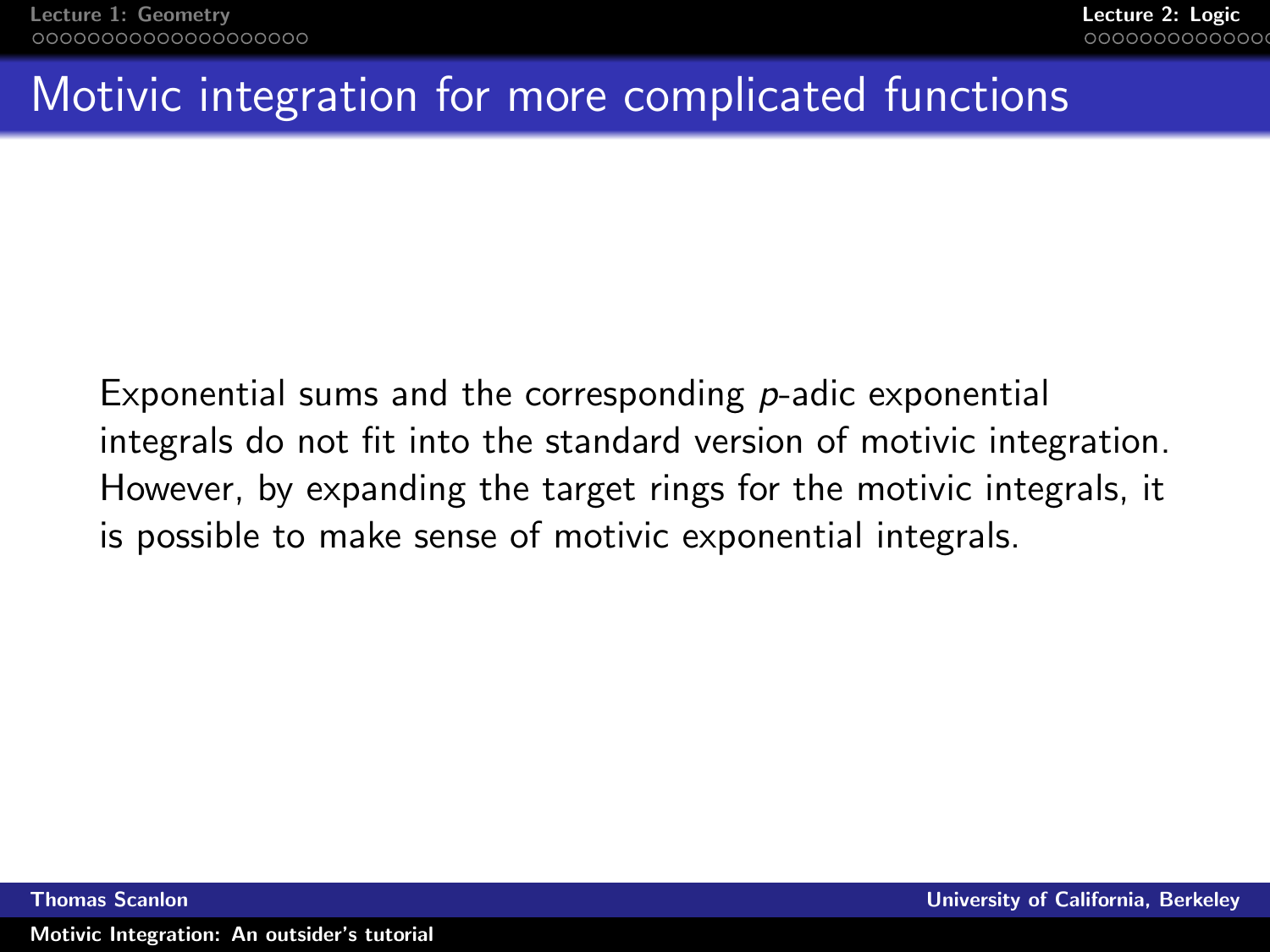# Orbital integrals

One might study an algebraic group G acting (algebraically) on a variety  $X$  for which the action is geometrically transitive but over, say,  $\mathbb{O}_p$ , breaks into several orbits. In representation theory, p-adic integrals over such orbits are important. From the geometric point of view, the orbits are not geometric objects, but they are definable sets.

In a spectacular paper of Cluckers, Hales, and Loeser (arXiv:0712.0708v1), it is shown that identities of orbital integrals proven over  $\mathbb{F}_{p}((t))$  transfer to  $\mathbb{Q}_{p}$  for  $p \gg 0$ . In particular, this holds for the so-called Fundamental Lemma of the Langland's Program.